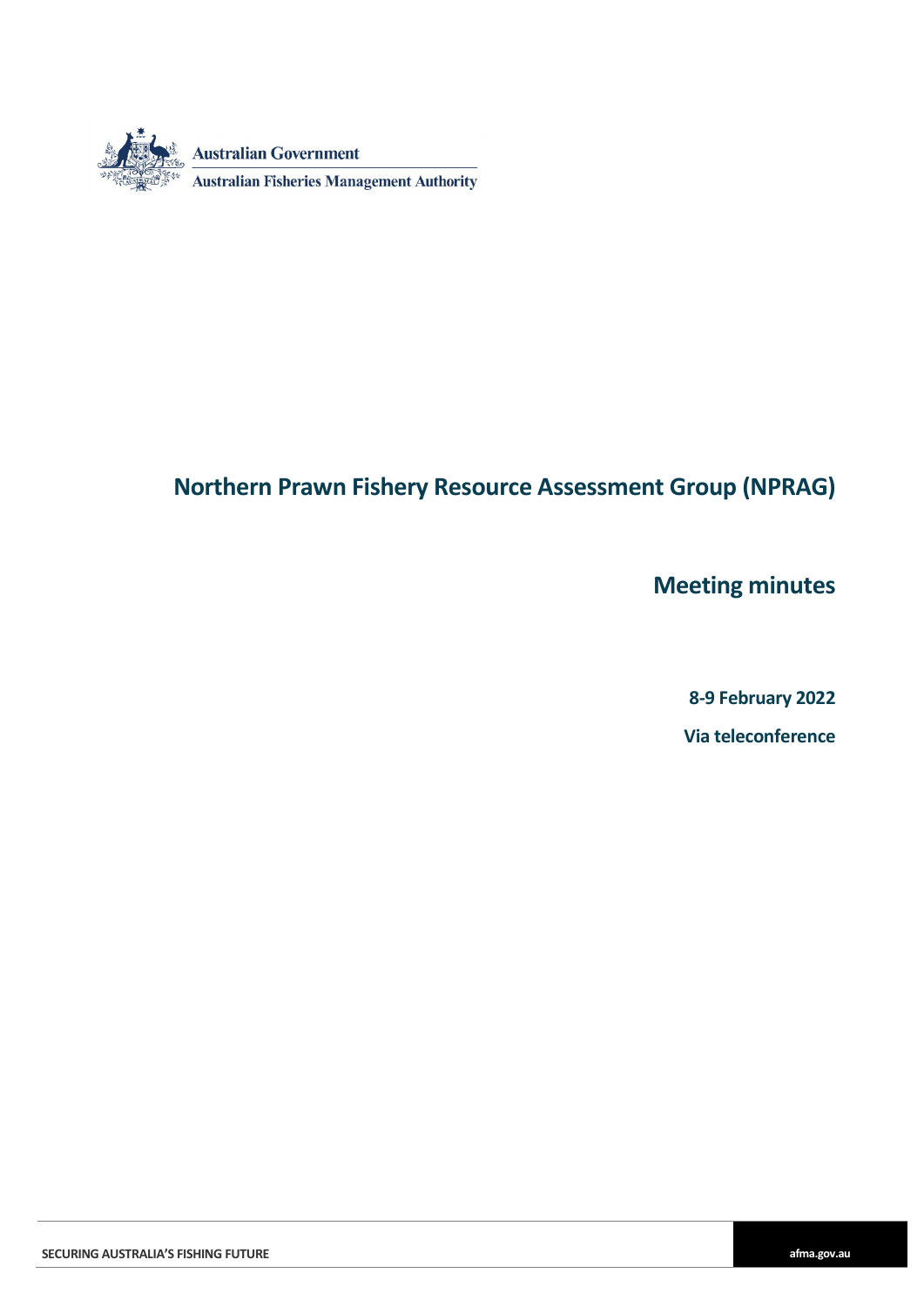# **Contents**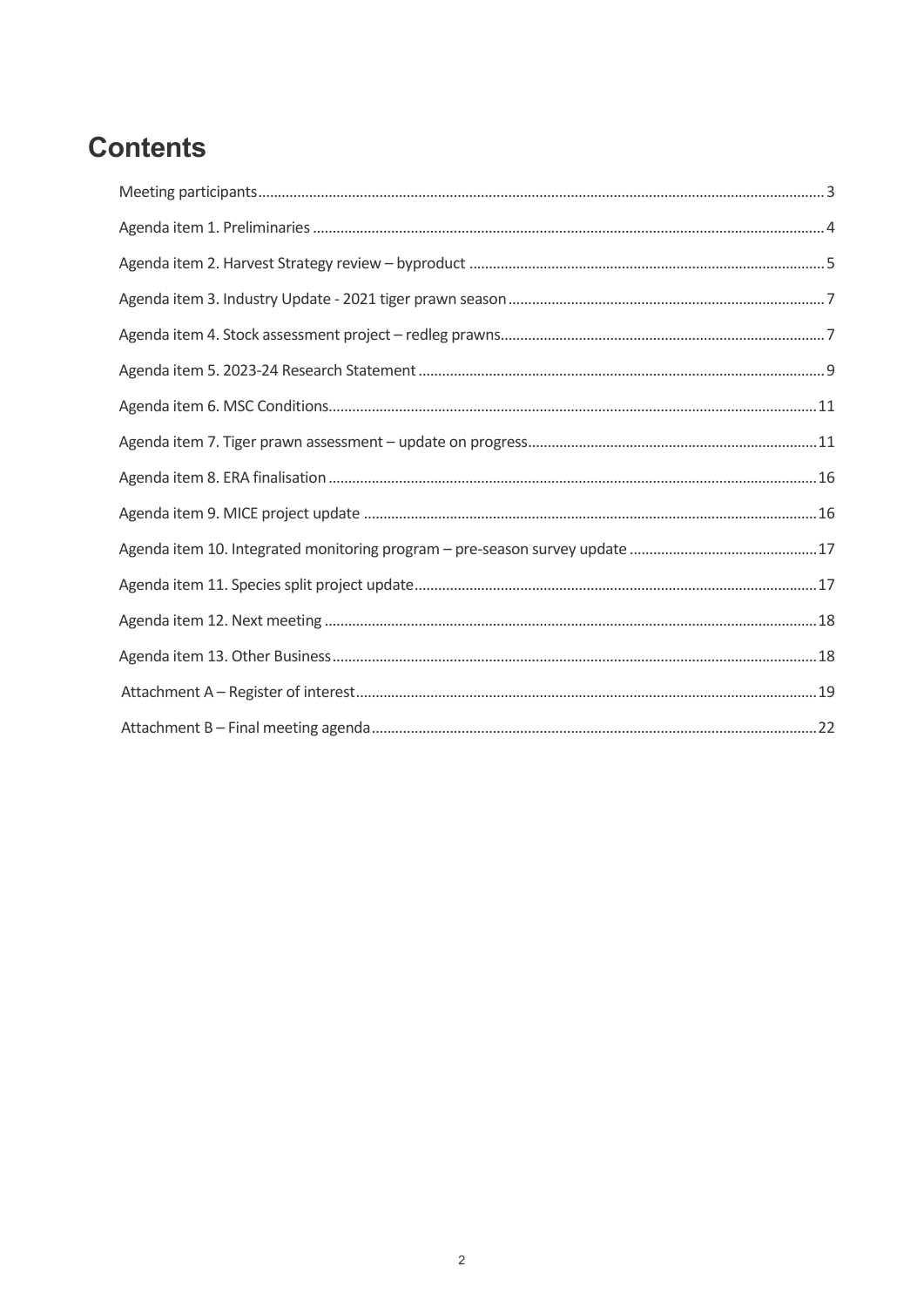## <span id="page-2-0"></span>**Meeting participants**

| <b>Position</b>                                           | <b>Participant</b>                                                                                                                                                                                                                                                                                                                                                                                       |
|-----------------------------------------------------------|----------------------------------------------------------------------------------------------------------------------------------------------------------------------------------------------------------------------------------------------------------------------------------------------------------------------------------------------------------------------------------------------------------|
| <b>Chair</b>                                              | Ian Knuckey, Fishwell Consulting                                                                                                                                                                                                                                                                                                                                                                         |
| <b>NPRAG members</b>                                      | David Brewer, Scientific member<br>Rik Buckworth, Scientific member<br>Tom Kompas, Economic member<br>Éva Plagányi, Scientific member<br>Phil Robson, Industry member<br>Darci Wallis, AFMA <sup>1</sup><br>Bryan van Wyk, Industry member                                                                                                                                                               |
| <b>AFMA Employees</b>                                     | Cate Coddington (Executive officer)<br><b>Brodie Macdonald</b><br>Elissa Mastroianni                                                                                                                                                                                                                                                                                                                     |
| <b>Invited participant</b>                                | Annie Jarrett, NPFI <sup>2</sup>                                                                                                                                                                                                                                                                                                                                                                         |
| <b>Observers</b>                                          | Laura Blamey, CSIRO <sup>3</sup><br>lan Butler, ABARES <sup>4</sup><br>Josh Cahill, NPFI<br>Robert Curtotti, ABARES<br>Roy Deng, CSIRO<br>Michael Dylewski, ABARES<br>Gary Fry, CSIRO<br>Trevor Hutton, CSIRO (Day 1)<br>Rob Kenyon, CSIRO<br>Margaret Miller, CSIRO<br>Mark Nelson, Austral Fisheries<br>Sean Pascoe, CSIRO<br>Judy Upston, CSIRO (Agenda items 4 and 11)<br>Tonya van Der Velde, CSIRO |
| <b>Apologies</b>                                          |                                                                                                                                                                                                                                                                                                                                                                                                          |
| Ian Boot, Industry member<br>Trevor Hutton, CSIRO (Day 2) |                                                                                                                                                                                                                                                                                                                                                                                                          |

<span id="page-2-1"></span><sup>-</sup><sup>1</sup> Australian Fisheries Management Authority

<span id="page-2-2"></span><sup>&</sup>lt;sup>2</sup> Northern Prawn Fishery Industry

<sup>&</sup>lt;sup>3</sup> Commonwealth Scientific and Industrial Research Organisation

<span id="page-2-4"></span><span id="page-2-3"></span><sup>4</sup> Australian Bureau of Agricultural and Resource Economics and Sciences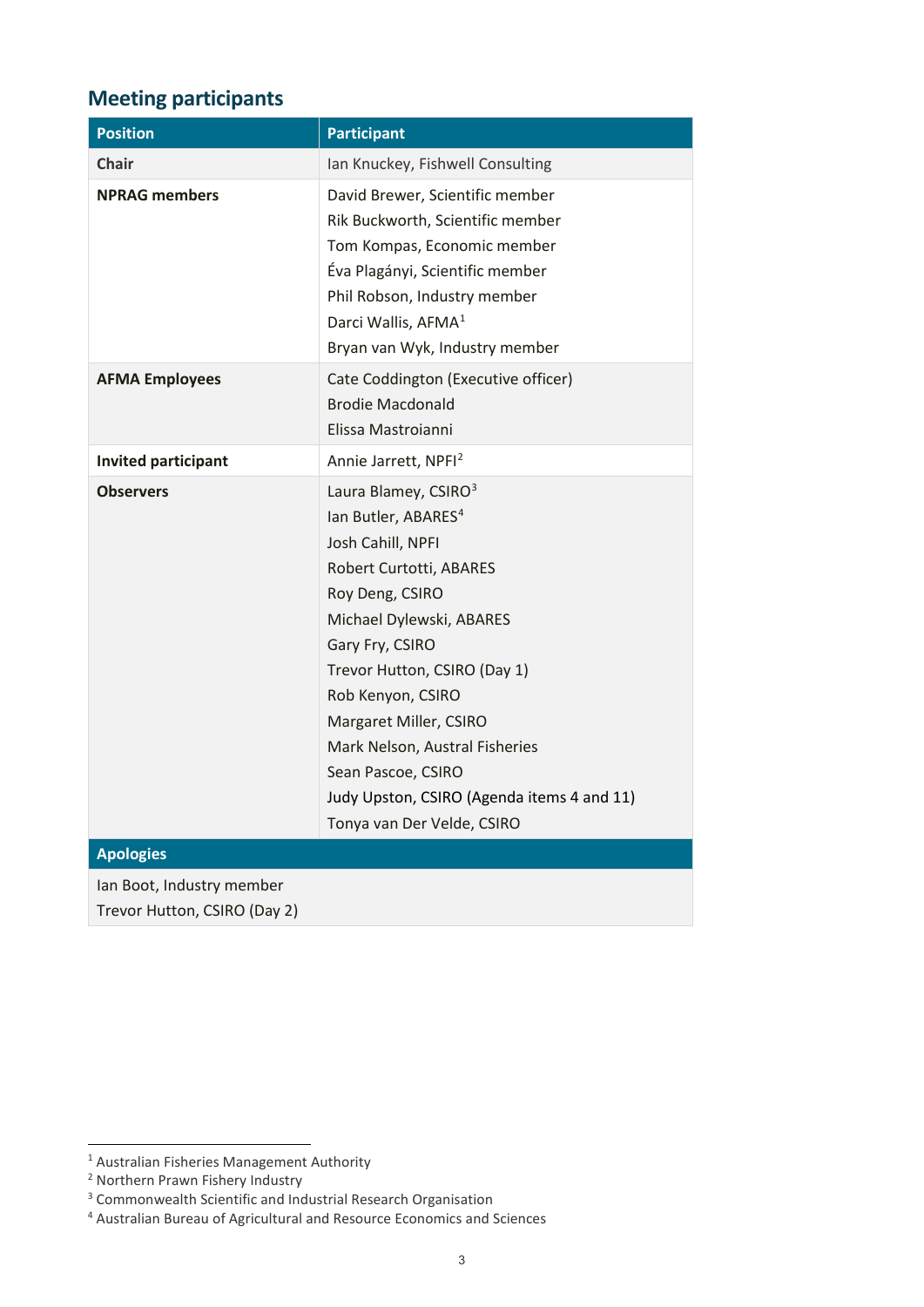### <span id="page-3-0"></span>**Agenda item 1. Preliminaries**

### **a. Welcome and apologies**

- 1. Ian Knuckey, the Chair, opened the meeting at 1000 AEDT<sup>[5](#page-3-1)</sup>, and:
	- welcomed meeting participants;
	- made an Acknowledgement of Country;
	- reminded participants of their responsibility to keep information confidential;
	- informed participants that the meeting was being recorded and will be used for minute taking purposes, the recording will be deleted after minutes are finalised; and
	- commenced proceedings.
- 2. The RAG noted that there was a quorum for the meeting as per *Fisheries Administration Paper 12*  [\(FAP12\)](https://www.afma.gov.au/about/fisheries-management-policies/fisheries-administration-paper-12-resource-assessment-groups).

### **b. Declarations of interest**

- 3. The RAG discussed potential conflicts of interest and participation under specific agenda items as outlined in FAP12, noting:
	- declarations of interest are at **[Attachment](#page-17-2) A**
	- Research interested participants were deemed to have a potential conflict of interest with **Agenda Item 5**: *2023-24 Research statement*. These participants left the meeting and their participation in the item was discussed by the remaining participants. The intent of the agenda item is to identify potential scopes to provide to the May meeting, not for making decisions about research items.
	- Industry participants were deemed to have a potential conflict of interest with **Agenda Item 2**: *Harvest strategy review – byproduct* given the potential impact on Total Allowable Effort for these species. These participants left the meeting and their participation in the item was discussed by the remaining participants.
- 4. Upon return to the meeting by each group, the Chair outlined the outcomes from deliberations regarding conflicts of interest (**Table 1**) and explained that if any additional conflict of interests arose, that participants have a responsibility to raise them as soon as they are aware.

#### **Agenda Item Potential conflicts of interest Discussion Participation Recommendation Participation 2. Harvest Strategy review – byproduct** Industry **Present** Present Not present **5. 2023-24 Research Statement** CSIRO, independent Present Present

### **Table 1. Participation in items where there are declared conflicts of interest**

### **c. Adoption of agenda**

5. The RAG adopted the agenda as final, outlined at **Attachment B**.

researchers

<span id="page-3-1"></span><sup>-</sup><sup>5</sup> Australian Eastern Daylight Time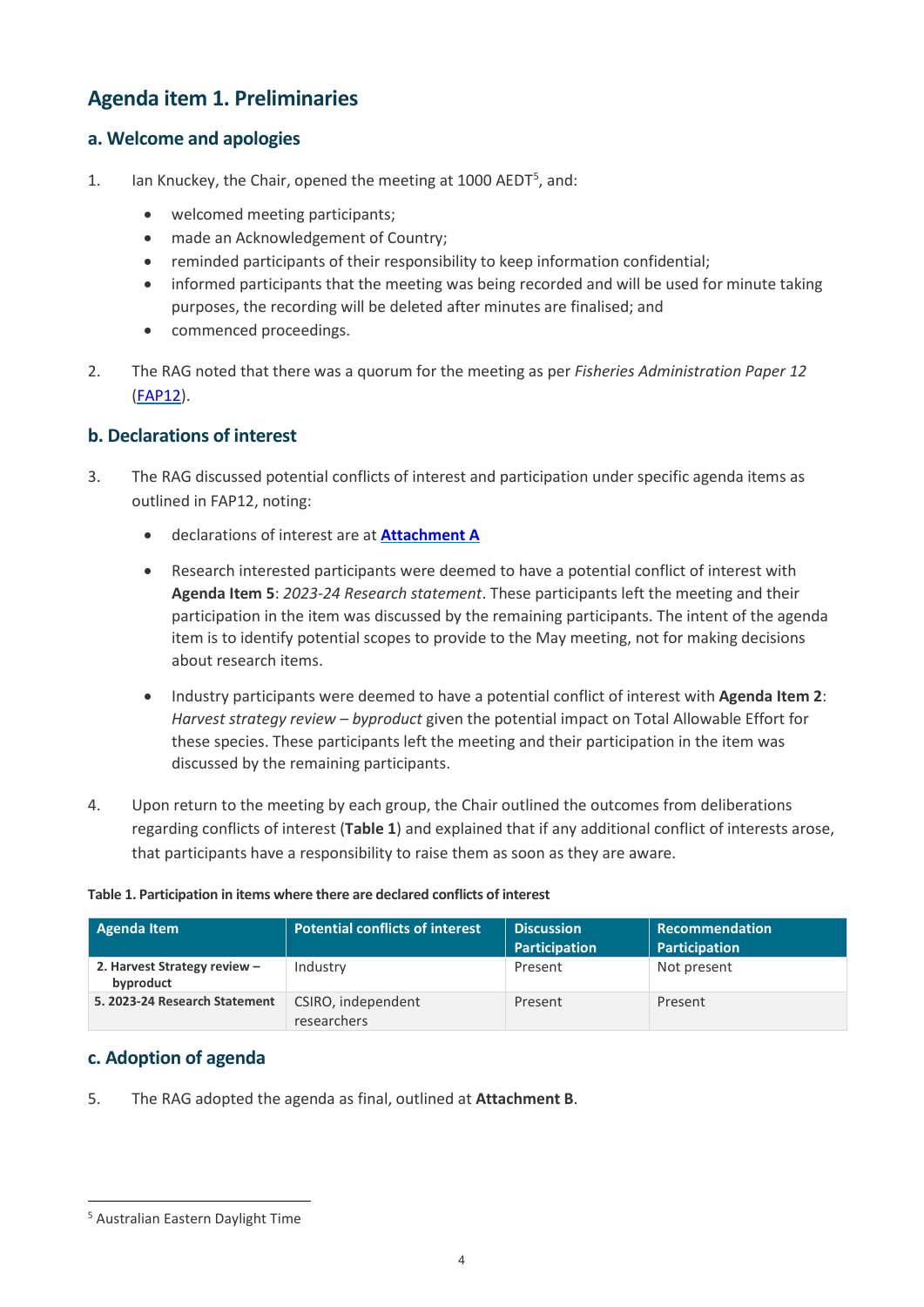### **d. Minutes from previous meetings**

6. Previously accepted out-of-session, the 23 November 2021 NPRAG minutes were accepted as a true and accurate record of the meeting. The RAG noted that they have been published on the AFMA website on the [NPRAG past meetings](https://www.afma.gov.au/fisheries/committees/northern-prawn-resource-assessment-group/northern-prawn-fishery-resource-assessment-group-past-meetings) webpage.

### <span id="page-4-0"></span>**Agenda item 2. Harvest Strategy review – byproduct**

- 7. The RAG noted the information presented by Darci Wallis about the proposed changes to the byproduct section of the Northern Prawn Fishery (NPF) Harvest Strategy, in particular:
	- Scampi setting an annual 30 tonne limit. Currently there is only a 30 tonne limit for the following year if 30 tonnes was landed in the previous year.
		- $\circ$  It is not anticipated that this limit will impact the operators given that the limit has generally been 30 tonnes each year.
		- o There is no sustainability concern with the stock.
	- Squid reducing the catch trigger limit to 300 tonnes from 500 tonnes, and the review event to 200 tonnes from 300 tonnes – with input requested on what the specifics of a review event would entail.
	- Scallops and cuttlefish introducing catch and trigger limits for these species because there is none in the harvest strategy.
		- $\circ$  At 180 and 280 t, the acceptable biological catches for scallops and cuttlefish, respectively, are much higher than the current catch levels.
		- o Add a precautionary review trigger, well below the current trigger but well above actual catch. If the review trigger were met then it would suggest something has changed that would warrant further analysis of the catch and effort data.
	- A broader review of the NPF Harvest Strategy, including the redleg banana and tiger prawn fishery components, along with a modernisation of the introductory sections is also underway and will be considered by the RAG at the May 2022 meeting.
- 8. The RAG discussed the proposed changes to the byproduct section of the NPF Harvest Strategy:
	- Scampi setting an annual 30 tonne trigger

- o While it is not expected that the limit will impact industry (given the current catches) or that the limit proposed is unsustainable (under the recent stock assessment), concern was raised about the possibility of restricting the potential future development of this fishery, particularly because there are significant scampi fisheries in adjoining jurisdiction outside the EEZ.
- $\circ$  It will be important to ensure there is scope in the harvest strategy that enables exploration for, and further development of a fishery for this species.
- Squid reducing the catch trigger for squid to 300 tonnes and the review trigger of 200 tonnes:
	- o In the past there have been large landings of squid. The current limit of 500 tonnes was implemented when there was a high bycatch, with some catches well over 300 tonnes in the 1990s. The proposed limit of 300 tonnes is from the Milton report<sup>[6](#page-4-1)</sup>. The current 300 tonne trigger has not been reached since it was implemented.

<span id="page-4-1"></span><sup>6</sup> Milton DA, Fry GC, Kuhnert P, Tonks M, Zhou S & Zhu M. (2010) *Assessing data poor resources: developing a management strategy for byproduct species in the Northern Prawn Fishery.* Fisheries Research and Development Corporation Final report 2006/0008. Available at: [https://fish.gov.au/Archived-](https://fish.gov.au/Archived-Reports/2014/Documents/Milton_et_al_2010_Assessing_data_poor_resources_2006_008.pdf)[Reports/2014/Documents/Milton\\_et\\_al\\_2010\\_Assessing\\_data\\_poor\\_resources\\_2006\\_008.pdf](https://fish.gov.au/Archived-Reports/2014/Documents/Milton_et_al_2010_Assessing_data_poor_resources_2006_008.pdf)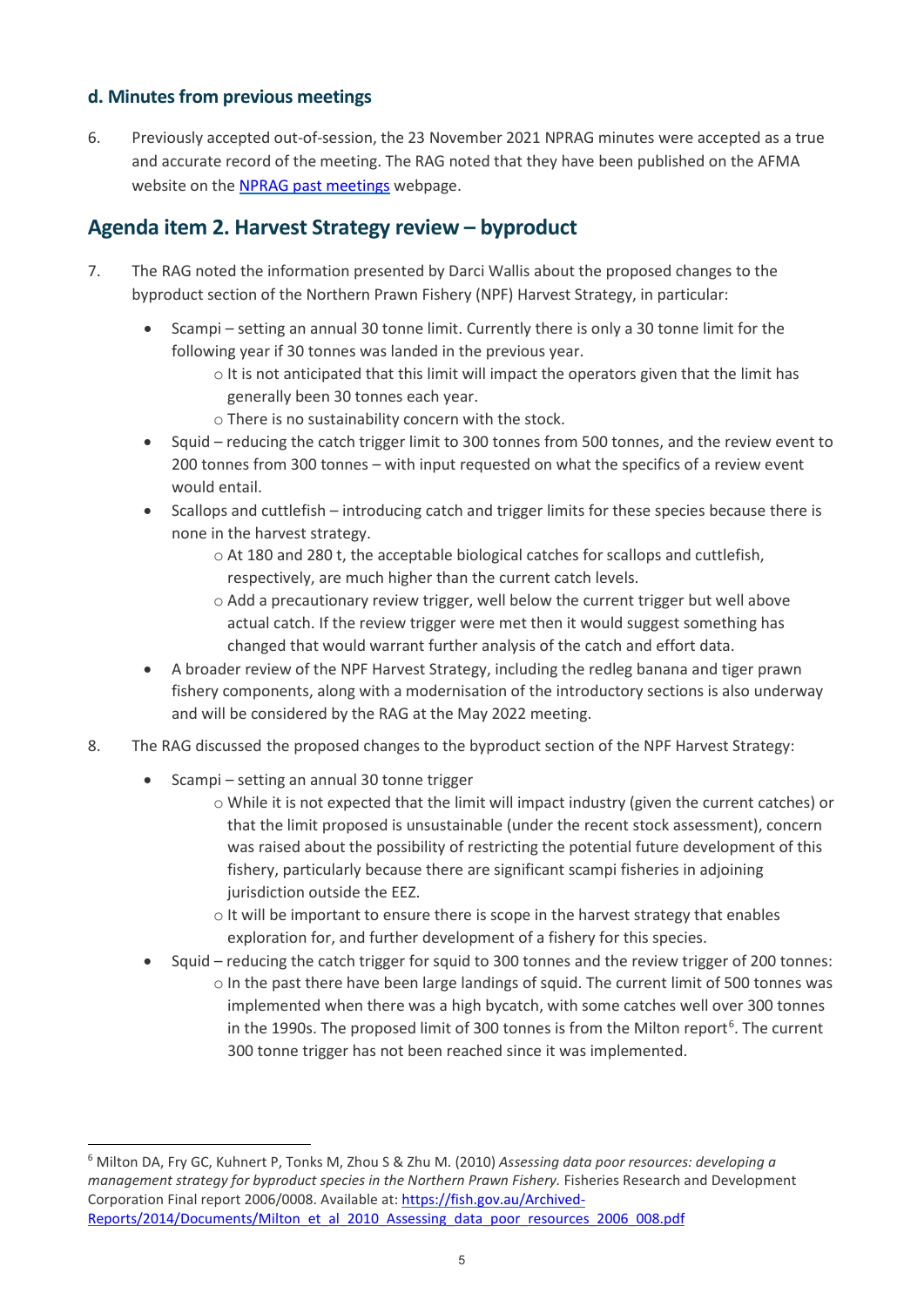- o Squid are important byproduct species that add revenue to the fishery and can assist to counteract poor tiger prawn seasons. With climate change impacts, cephalopods are generally becoming more important and could continue to develop as part of the NPF.
- o The proposed changes could limit the future prospective fishery for squid.
- o Stock recruitment is highly variable and can be impacted by environmental conditions and the availability of food.
- o Will need to ensure that spawning aggregations are protected and that fishing the stock will not impact the recruitment for the next year.
- o There is limited information about squid in this fishery and a need for more information about the stock to be able to provide advice on an appropriate trigger.
- o Consideration of the expert advice provided as part of the recent ERA process should be considered.
- Scallops and cuttlefish setting a precautionary review trigger and catch limit.
	- $\circ$  Both species are caught during fishing operations, but it is primarily cuttlefish that are landed as there is not currently a cost-effective market for NPF scallops.
	- o There is not much data from fishery operations about either species. Additional data and analyses would assist in the provision of advice, particularly the proportion of landed versus total catch. Observer data may be able to provide further information about these proportions.
	- o Based on the ERA, there was little concern about the scallop resource. It was noted that there is a range of different cuttlefish species that inhabit a wide array of habitats.
- While the harvest strategy is to be reviewed every five years<sup>[7](#page-5-0)</sup>, reviews can be undertaken earlier if needed.

#### **Recommendation**

- 9. NPRAG discussed each species group but delayed consideration of the proposed changes to the byproduct section of the NPF harvest strategy until the next meeting. Further work is required to ensure there are no unnecessary restrictions that could prevent future sustainable development of those species. Regarding:
	- Scampi the triggers and total catch limits of scampi will need to be reconsidered once industry is consulted on the proposed triggers and limits. Updates for scampi should also consider catch per unit effort (CPUE) alongside size structure of catch.
	- Scallops and Cuttlefish while an annual catch trigger of between 50-100 for these species seems reasonable and is under the scientifically derived acceptable biological catch (ABC), these triggers should be considered at the May meeting with further information from the observer program about proportions of landed to total catch of cuttlefish.
	- Squid need to ensure that the life history of squid is considered in the development of harvest control rules, particularly as it is strongly affected by environmental factors and has a highly variable recruitment. This species is potentially an important byproduct species for the fishery with the potential impacts of climate change. Reconsider at the October/November meeting, with an update to be provided at the May meeting.

#### **Action Item 1:** AFMA and NPFI

-

NPFI and AFMA to consult with industry regarding the trigger and catch limit proposed for scampi to provide back to the RAG. A paper to be provide to NPRAG in May 2022 that includes industry feedback and any other relevant information.

<span id="page-5-0"></span> $<sup>7</sup>$  A requirement under the [Commonwealth Fisheries Harvest Strategy Policy 2018](https://www.awe.gov.au/agriculture-land/fisheries/domestic/harvest_strategy_policy#:%7E:text=The%20harvest%20strategy%20policy%20provides,maintaining%20stocks%20at%20sustainable%20levels.)</sup>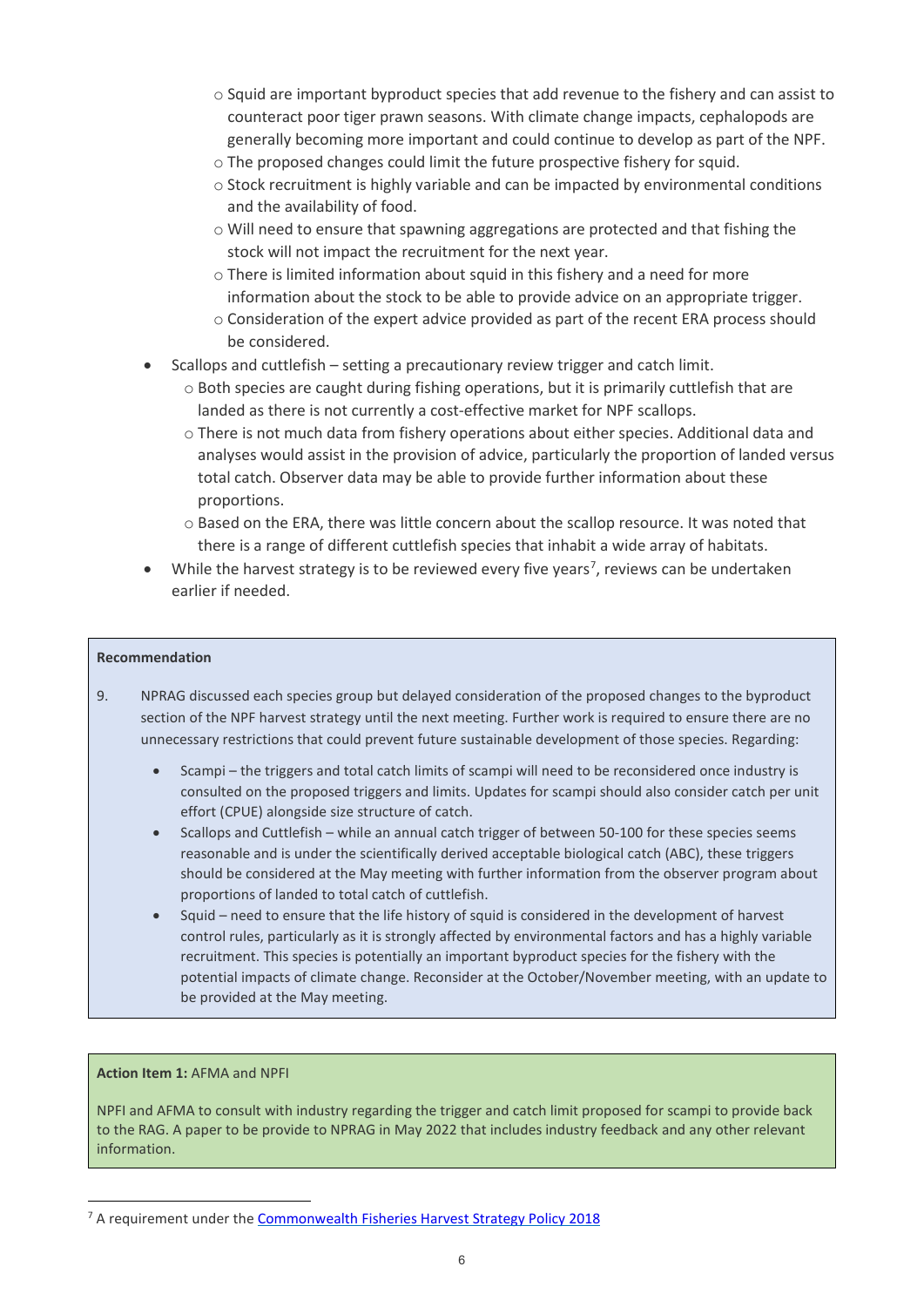#### **Action Item 2:** AFMA

AFMA to provide NPRAG with information about the landed weight / total catch weight ratio for cuttlefish from available observer data. A paper to be provided to NPRAG in May 2022.

**Action Item 3:** AFMA, CSIRO and NPFI

AFMA, CSIRO and NPFI to develop a proposal to review the information on squid to support updating the NPF harvest strategy. Need to ensure that the protection of spawning aggregations and the experience from other squid fisheries (including pre-season surveys) are considered. An update to be provided to the NPRAG in May 2022, with further consideration to occur at the October/November 2022 if required.

### <span id="page-6-0"></span>**Agenda item 3. Industry Update - 2021 tiger prawn season**

- 10. The RAG noted the industry update on the 2021 tiger prawn season:
	- Catches of tiger prawns in the Gulf of Carpentaria were the lowest in a while, with the larger size-class of prawns making up a lower proportion of the catch, but no changes in the volumes of the other size classes.
	- Overall, it has been a financially improved year due to:
		- o the contribution of squid as a byproduct,
		- o a better outcome in Joseph Bonaparte Gulf due to first season closure, and
		- o stronger prawn prices, which were the best in 20 years due to a strong retail presence in Asia, the domestic restaurant market improving and the lower catches.
	- Costs have increased substantially, particularly for fleet maintenance as such it will be important to maintain strong prices.
- 11. The RAG discussed the industry update with relation to the export market and challenges accessing foreign markets:
	- Prices were strong, at the height of the season prices were over \$40 for the larger size grades U/6-8 (pieces to the pound).
	- The season was very different to normal, with the domestic market increasing in importance.
	- The lower volume of product resulted in strong demand and had a positive impact on the price. While there were some logistical issues, for example freight costs, needing to move product quickly and freight from the motherships during the season to meet demand, shipping container availability and restrictions on restaurants in Asia – the retail market in Asia was strong.
	- There was no overflow of stock so the prices were not impacted.

### <span id="page-6-1"></span>**Agenda item 4. Stock assessment project – redleg banana prawns**

- 12. The RAG noted the information presented by Éva Plagányi on the progress made to date on the redleg banana prawn stock assessment revision project (AFMA Project 2019/0843):
	- The project is nearing completion with the draft final report circulated, although the following items are needed to finalise project:
		- o aligning the stock assessment with the harvest strategy;
		- o developing a voluntary trigger to guide fishers when to cease fishing towards the end of the fishing season. The analysis of average nominal CPUE could inform the voluntary reference level. The analysis suggested that a monthly average of 500kg / day is appropriate and is approximately 67% of the CPUE that corresponds on average to the target level; and
		- o determining minimum data requirements (assessment and fishing power and developing a definition for data sufficient years to be able to conduct an assessment).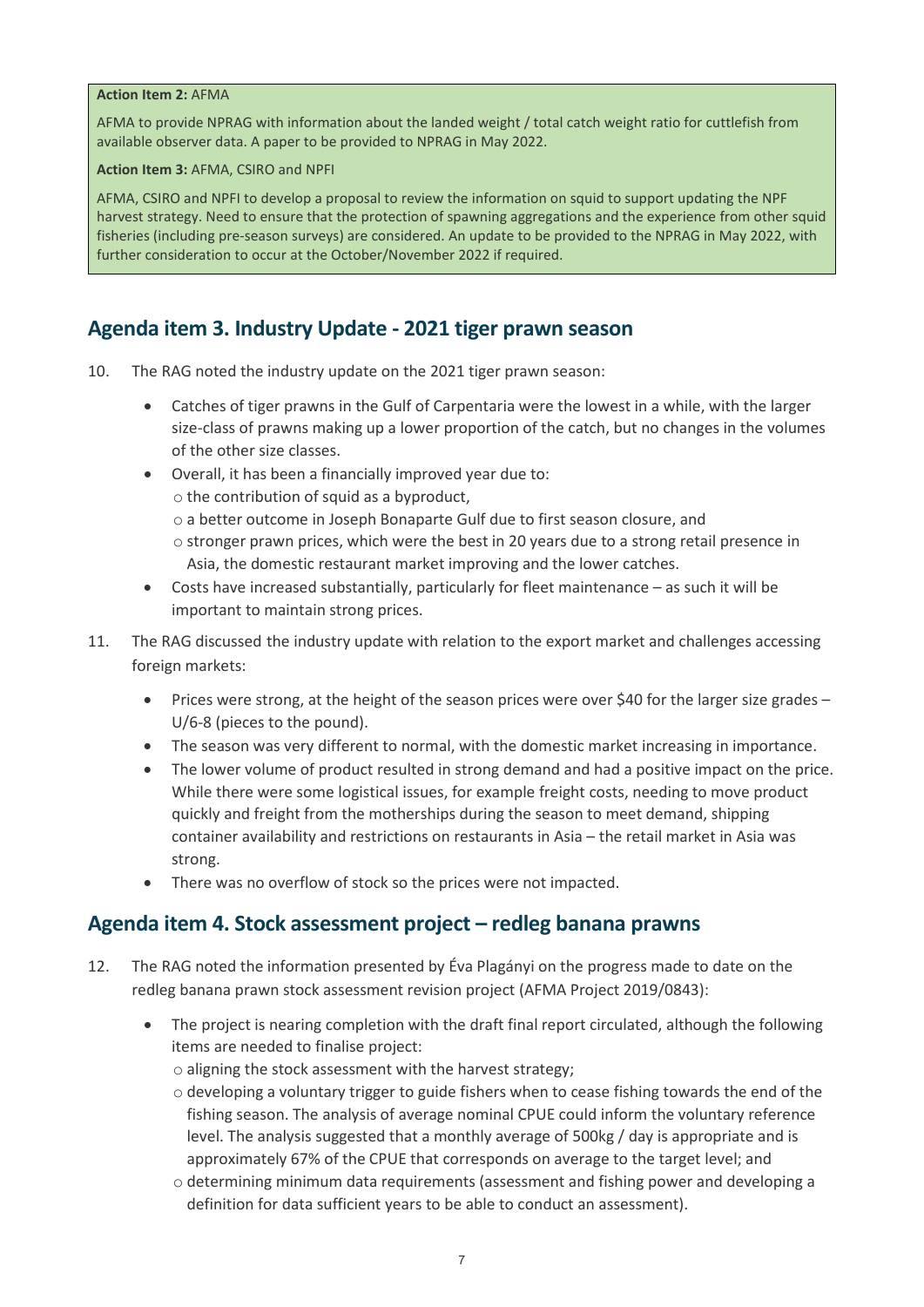- A paper was published in *Conservation Biology* [8](#page-7-0) on the management strategy evaluation (MSE) to test the robustness of harvest control rules for environmental variability. Considerations of the MSE results informed the decision for the permanent first season closure in the Joseph Bonaparte Gulf.
- To consider the minimum data requirements and data sufficient years, data analysis and simulations were applied to the period 2007 to 2010 (the previous period that the first season was also closed). Based on the analyses, the data-sufficient number of boat days to achieve an error of less than or equal to 10 percent is in the range of 60-80 days on average.
	- o There is a trade-off between the need to ensure that the assessment is run frequently enough to detect stock status accurately (and is not below  $B_{lim}$ <sup>[9](#page-7-1)</sup>) and the need to ensure that the assessment (and fishing power) is sufficiently accurate to provide confidence in the outcome.
	- $\circ$  The closure of the first season is a precautionary measure that helps to add additional protection for redleg banana prawn stocks.
	- $\circ$  A cross-check was undertaken on 2015 data when there were 79 total fishing days. The model performed reasonably when a retrospective assessment was undertaken, suggesting that fewer than 100 boat days could still yield a reliable assessment.
- 13. The RAG thanked CSIRO for the work undertaken on the redleg banana prawn assessment and industry's input, particularly given the importance for Marine Stewardship Council (MSC) certification. The RAG discussed the update:
	- Development of a full bio-economic model for redleg banana prawn is not considered feasible for a number of reasons:
		- $\circ$  it is only a small component of a much larger fishery, so a large investment into the assessment is not warranted;
		- o there is a high level of environmental influence and uncertainly in the fishery
		- o obtaining reliable cost data for the redleg banana prawn fishery is problematic, and
		- o there is no dedicated time-series of fishing power to use.
	- The closure of the first season in the Joseph Bonaparte Gulf seems to have had a positive impact on prawn size – Bryan van Wyk reported that the prawn size U/15 had increased to 45 per cent of the catch from 20 per cent in the previous season for Austral Fisheries. However, whether this increase is across the fishery needs to be confirmed as the data for the whole fishery is not currently available.
	- The minimum data requirements for fishing power. A higher number of fishing days leads to increased accuracy in the assessment.
		- o While the lower 60 fishing days delivers a reasonably accurate assessment and could be better than not having an assessment, there is a level of uncertainty that could lead to an outcome that is not necessarily precautionary.
		- o From a stock assessment perspective, a higher number of minimum fishing days (e.g. 80) provides a more accurate assessment, but there would be more years when an assessment is not undertaken.
		- $\circ$  The midpoint of 70 fishing days provides a reasonable compromise. Additionally, there is a historical precedent as this aligns with the minimum number of days for the fishing power assessment.

<span id="page-7-0"></span><sup>8</sup> Blamey LK, Plagányi ÉE, Hutton T, Deng RA, Upston J, & Jarrett A. Redesigning harvest strategies for sustainable fishery management in the face of extreme environmental variability. *Conservation Biology*. 2021; 1–17. <https://doi.org/10.1111/cobi.13864>

<span id="page-7-1"></span><sup>9</sup> Biomass limit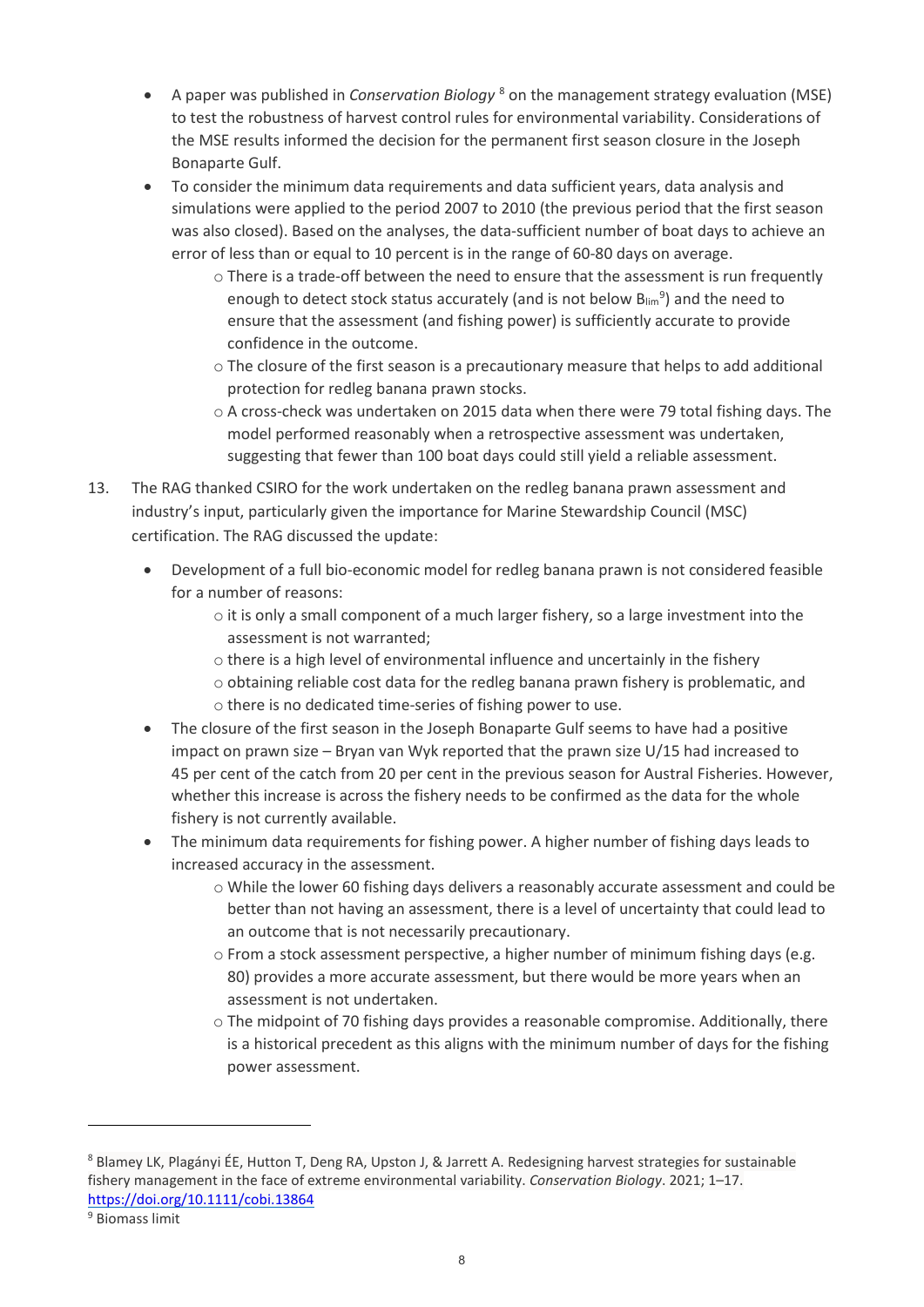o The new first season closure will likely have some impact on the assessment. Reconsideration of some of the assessment options will be better informed following a few more years of data under the new management arrangements.

#### **Recommendation**

14. NPRAG agreed that a suitable minimum threshold to run a redleg banana prawn assessment was 70 fishing days. This threshold should be reviewed in 3 years (2025) to enable the consideration of the impacts of the first-season closure on the data availability and assessment (when updated data will be available).

#### **Action Item 4:** NPFI

Industry to provide feedback to CSIRO on the approach of using a voluntary trigger rate to help operators decide when to stop fishing for redleg banana prawns; currently proposed as 0.5 tonnes (500kg) per day.

### <span id="page-8-0"></span>**Agenda item 5. 2023-24 Research Statement**

15. The RAG noted the information presented by Darci Wallis:

- Research scopes for potential projects for funding in the 2023/24 financial year will be developed and provided to NPRAG for consideration in May 2022.
- While there were no NPF-specific scopes progressed for the 2022-23 financial year due to the extension of the species-split project (update at **Agenda Item 11**), four AFMA-wide scopes that are relevant to the NPF were developed and progressed by the AFMA Research Committee.
- The current Wildlife Trade Operation approval under the *Environment Protection and Biodiversity Conservation Act 1999* (expires on 6 January 2024) has conditions relating to sea snake research, monitoring and identification (alongside sawfish) that need to be met. It is important to ensure that the available sea snake research adequately meets this condition.
- 16. The RAG discussed potential research needs for the NPF:

#### *Sea snakes*

- There had been a six-fold increase<sup>[10](#page-8-1)</sup> in the number of reported interactions with sea snakes. This can be attributed, as least in part, to improved reporting:
	- o Crew-member observers (CMOs) are collecting more robust information with improved species identification.
	- o NPFI has undertaken a lot of education to ensure that skippers are reporting their catch accurately, there has been an increase in the number of vessels reporting sawfish (to 90%) providing proof that reporting is increasing.
- The Ecological Risk Assessment (ERA) undertaken recently (see **Agenda Item 8**) did not assign sea snakes as at potentially high-risk following a residual assessment.
- There has not been any specific gear trials undertaken analysing sea snake escapement. Sea snake behaviour is different to other species in that they actively seek to escape. There is some

<span id="page-8-1"></span> $10$  Subsequent to the meeting, the six-fold increase in sea snake interactions was found to be due to a reporting error in the NPF database. Once rectified, the number of reported sea snake interactions was on par with the previous year with no significant increase.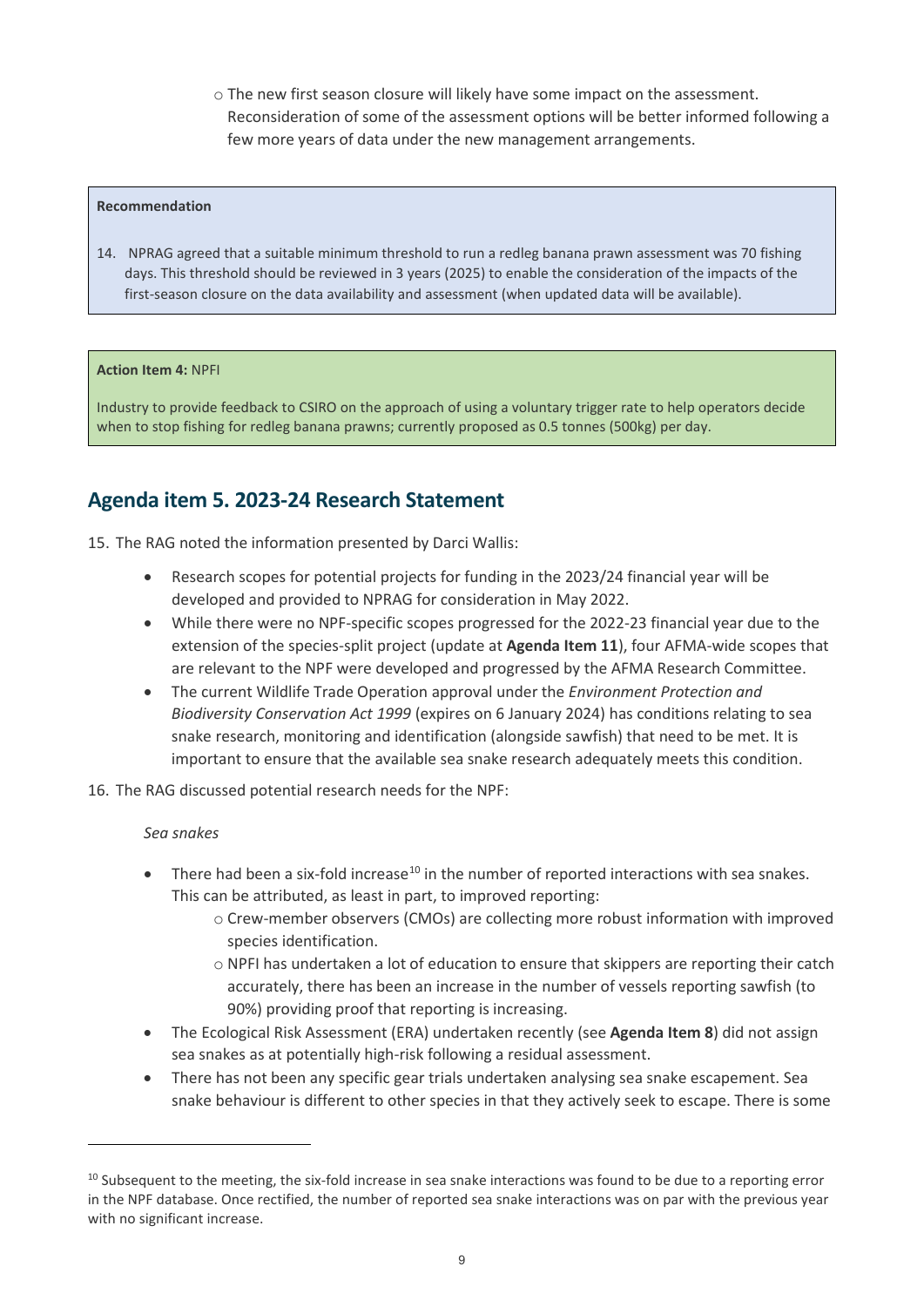evidence of snake egress from turtle excluder devices (5-10 per cent) and square mesh sections.

- Research work undertaken by CSIRO during the 2000's found that survival rates of sea snakes is about 50 per cent (*survival rates [of sea snakes caught by demersal trawlers in northern and](https://www.sciencedirect.com/science/article/abs/pii/S0006320701000313?via%3Dihub)  [eastern Australia](https://www.sciencedirect.com/science/article/abs/pii/S0006320701000313?via%3Dihub)*). Trawling practices have not changed substantially since.
- It may be possible to analyse the underwater footage of sea snakes from the *assessing the impacts of trawl gear on sawfishes in the Northern Prawn Fishery research* project (Fisheries Research and Development Corporation (FRDC[\) 2019-112\)](https://www.frdc.com.au/project/2019-112) to help inform sea snake survival rates.
- MSC certification reassessment is due in 2023.

### *Other research*

- The *[NPF Strategic Research Plan 2019-23](https://www.afma.gov.au/sites/default/files/npf_five_year_strategic_research_plan_2019-23_-_final.pdf)* is due to be updated in 2023.
- Understanding spatial assessment models and environmental changes could have different influences spatially on stock assessments. For example, the work undertaken on the *Models of Intermediate Complexity for Ecosystem assessments* (MICE) project (**Agenda Item 9**) [11](#page-9-0) could be used as a model to include climate change and other environmental factors for stock assessments. There are also other projects being undertaken that could provide an integrated understanding, for example species-split and the integrated monitoring projects.
- The impacts of climate change could be considered. These include direct impacts on prawn stocks and secondary impacts on trade and on export markets.
- It may be possible to access some of the \$5 million that has been recently allocated to a new threatened and migratory species bycatch mitigation initiative under th[e Ocean Sustainability](https://www.awe.gov.au/science-research/climate-change/ocean-sustainability)  [and Climate Change](https://www.awe.gov.au/science-research/climate-change/ocean-sustainability) leadership package.
- Work could be undertaken to ensure that the MEY target and catch triggers are calibrated with price elasticity as well<sup>12</sup>. It was noted that CSIRO have already started price elasticity work for banana prawns and the tiger prawn market is mostly export, so not relevant.
- The RAG discussed the potential to improve the tiger prawn assessment model during Agenda Item 7: *Tiger prawn assessment – update on progress*.

#### **Recommendation**

- 17. NPRAG recommended a background paper summarising information about sea snakes to be presented to the RAG for consideration.
- 18. NPRAG identified the following scopes be developed for the May 2022 meeting:
	- climate change direct impacts on prawn stocks and secondary impacts trade and export markets
	- tiger prawn assessment improvements
	- Detailed analysis of environmental variables that could affect tiger prawn population dynamics
	- price elasticity bananas / tigers. (Note: CSIRO have started price elasticity work for banana prawns, and the tiger prawn market is mostly export, so not relevant).

<span id="page-9-0"></span><sup>&</sup>lt;sup>11</sup> Éva Plagányi declared a conflict of interest in this item.

<span id="page-9-1"></span> $12$  The project was suggested at the beginning of the second day of the meeting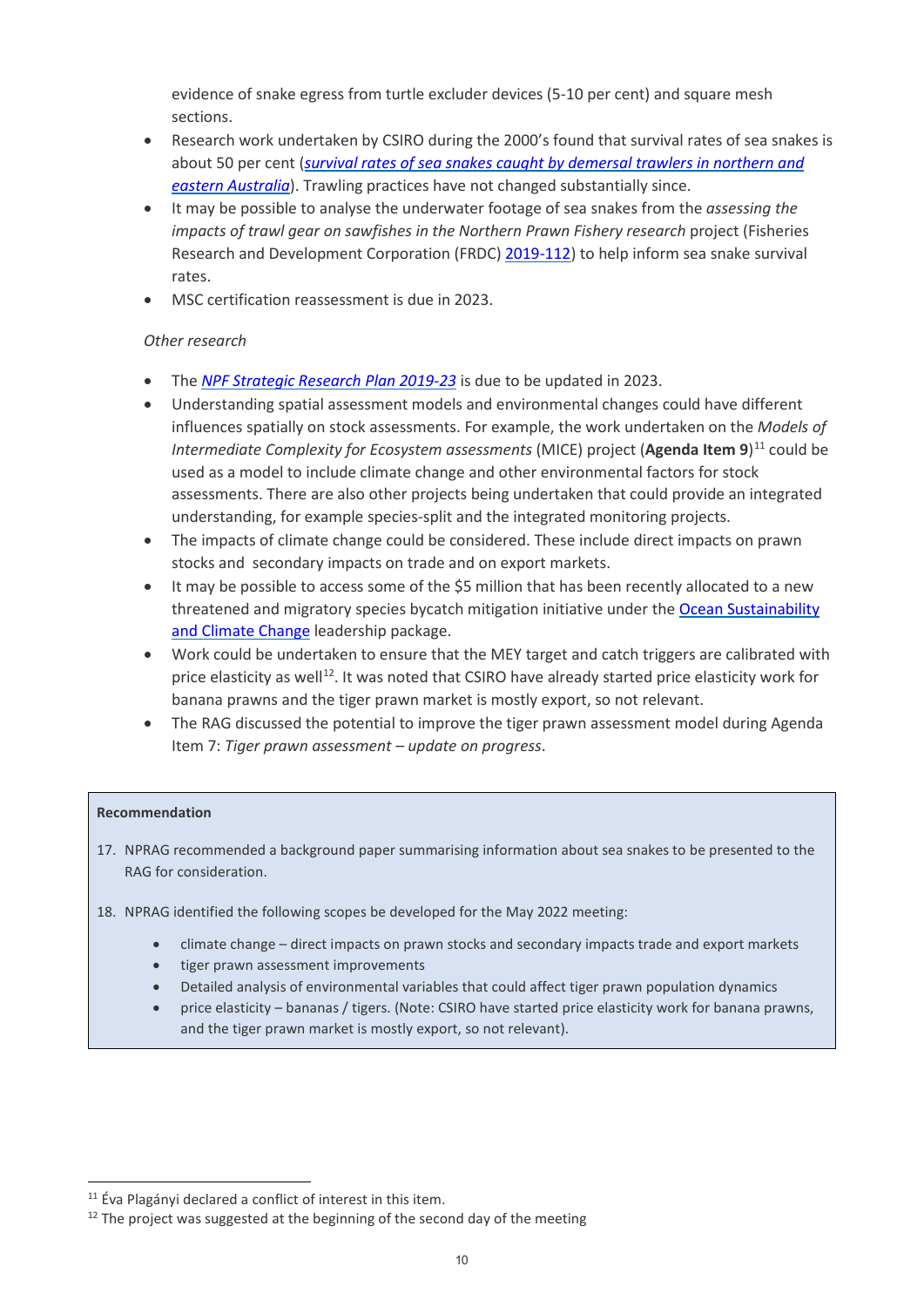#### **Action Item 5:** AFMA

AFMA to work with the relevant parties to develop research scopes for consideration by NPRAG at the May meeting.

### <span id="page-10-0"></span>**Agenda item 6. MSC Conditions**

19. The RAG noted that the third MSC surveillance audit had been completed. The audit found that progress is being made against the requirements of certification and the status of the conditions remains on target. Annie Jarrett thanked all those, including CSIRO, who were involved in contributing to the 3rd MSC surveillance audit. The RAG noted that the fourth surveillance audit and full reassessment is due in November 2022.

**Day 1 finished 1400 AEDT**

**Day 2 started 1000 AEDT**

### <span id="page-10-1"></span>**Agenda item 7. Tiger prawn assessment – update on progress**

*Progress with the 2022 stock assessment*

20. The RAG noted the update provided by Roy Deng on the progress of the tiger prawn assessment:

• Preparation for the assessment is on track, with additional work required on catch and effort data, fishing power estimates, fishery independent surveys and economic inputs. While the weekly CPUE, annual recruitment and spawning surveys indices of four species (grooved and brown tiger prawns and blue and red endeavour prawns) have been available, only those of the two tiger prawn species will be included in the size model. Annual CPUE will be used in two endeavour prawn production model (blue endeavour in the base case, and both species for the four-species sensitivity test).

#### *Base case and sensitivity tests*

- 21. The RAG discussed the base case model to be used for the 2022 stock assessment and the eight sensitivity tests, which have been developed over the last decade (outlined in **Table 2**):
	- The use of the low effort threshold of 2777 fishing days in the base case scenario was established in 2008 based on the 2007 level of nominal effort<sup>[13](#page-10-2)</sup>. It is not representative of the actual effort in the fishery and overestimates the effort in the brown tiger components. However, to determine whether this should be altered in the base case requires careful consideration (including the rationale of the original decision).
	- The most recent inclusion as a sensitivity test of red Endeavour prawns is crucial due to the requirements under the MSC conditions.

<span id="page-10-2"></span> $13$  In 2008, there was agreement to take an 8% increase in effort due to the reduction in boat numbers since 2006 and that this should apply to half the tiger prawn effort (assuming that effort was split 50/50 to brown and grooved tiger prawns). The 2007 level of nominal effort was 5142 days, when divided by 2 and increased by 8% gives the minimum effort constraint of 2777 days for brown tiger prawns; if it had been based on the last stock assessment at the time it would have been 1280.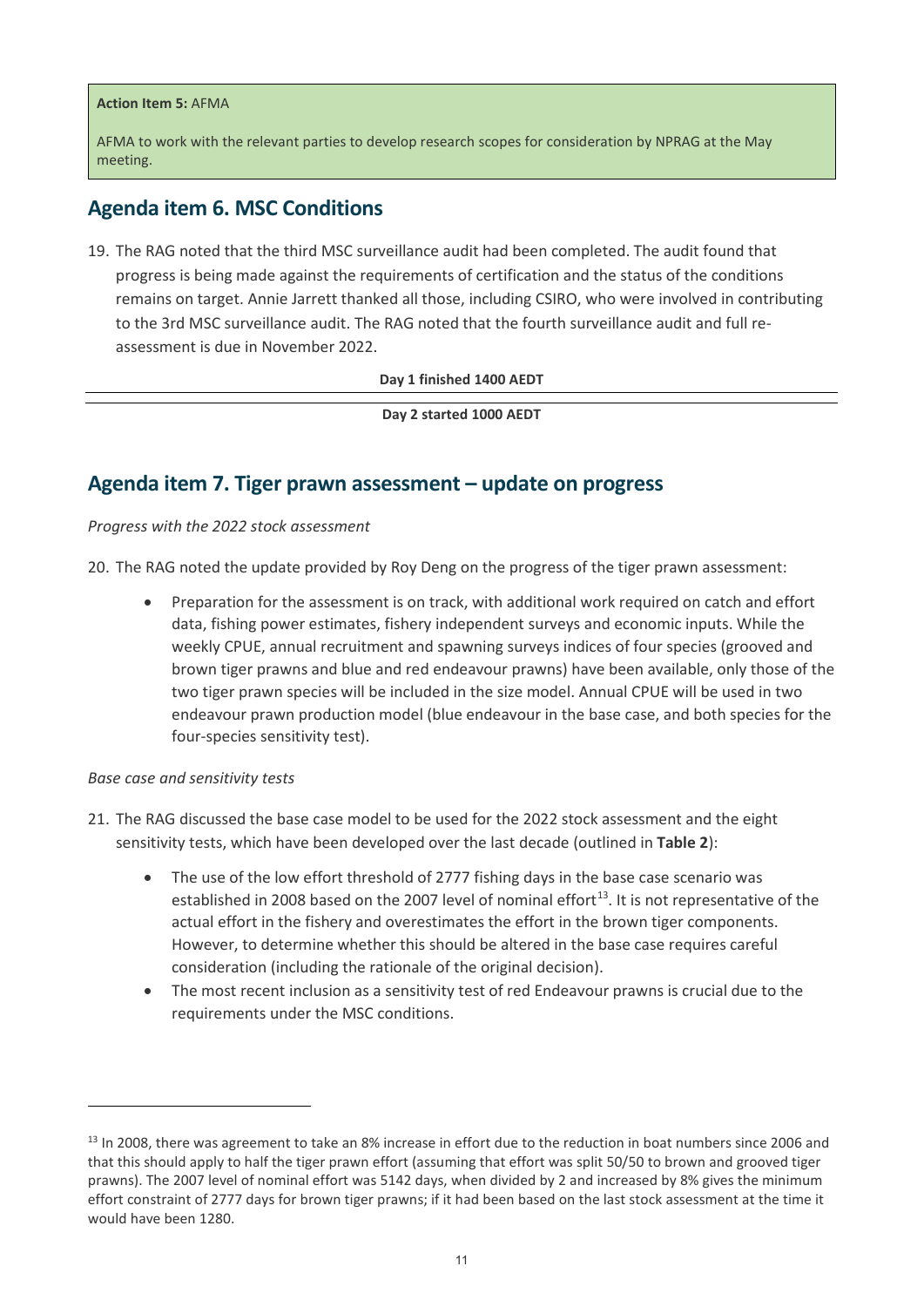• The low threshold sensitivity of 1000 fishing days is important as it dealt with the issue of model convergence.

**Table 2. Base case and sensitivity scenarios. [Note: the base case row is green, differences in the parameters for the sensitivity scenarios to the base case are highlighted in orange].**

|                                                     | <b>Variables</b>  |                         |                                             |                          |                                                         |                                                               |                         |                                                 |                   |
|-----------------------------------------------------|-------------------|-------------------------|---------------------------------------------|--------------------------|---------------------------------------------------------|---------------------------------------------------------------|-------------------------|-------------------------------------------------|-------------------|
| <b>Scenario</b>                                     | <b>Model</b>      | <b>Fishing</b><br>power | <b>Weekly</b><br>pattern                    | Max.<br>effort<br>change | <b>Recruitment</b><br>survey<br>selectivity<br>function | <b>Ignoring</b><br>last<br>survey<br>LF <sup>14</sup><br>data | Low effort<br>threshold | <b>Effort</b><br><b>allocation</b><br>algorithm | No. of<br>species |
| <b>Base case</b>                                    | SSB <sup>15</sup> | Low                     | Last 2 year<br>average                      | N/A                      | Gamma                                                   | Yes                                                           | 2777                    | Yes                                             | 3                 |
| DDD <sup>16</sup>                                   | <b>DDD</b>        | Low                     | Last 2 year<br>average                      | N/A                      | N/A                                                     | N/A                                                           | 2777                    | Yes                                             | $\overline{3}$    |
| Mid-High<br><b>Fishing Power</b>                    | <b>SSB</b>        | Mid-<br>high            | Last 2 year<br>average                      | N/A                      | Gamma                                                   | Yes                                                           | 2777                    | Yes                                             | $\overline{3}$    |
| <b>Fixed effort</b><br>pattern                      | <b>SSB</b>        | Low                     | <b>NPRAG</b><br>2013<br>specified<br>season | N/A                      | Gamma                                                   | Yes                                                           | 2777                    | <b>No</b>                                       | 3                 |
| <b>Estimate</b><br>season                           | <b>SSB</b>        | Low                     | estimated                                   | N/A                      | Gamma                                                   | Yes                                                           | 2777                    | <b>No</b>                                       | $\overline{3}$    |
| Constraining<br>effort change<br>(year-on-<br>year) | <b>SSB</b>        | Low                     | Last 2 year<br>average                      | 15%                      | Gamma                                                   | Yes                                                           | 2777                    | Yes                                             | 3                 |
| Low effort<br>threshold                             | <b>SSB</b>        | Low                     | Last 2 year<br>average                      | N/A                      | Gamma                                                   | Yes                                                           | 1000                    | Yes                                             | $\overline{3}$    |
| <b>Base Case</b><br>plus red<br>endeavour           | <b>SSBB</b><br>17 | Low                     | Last 2 year<br>average                      | N/A                      | Gamma                                                   | Yes                                                           | 2777                    | Yes                                             | $\overline{4}$    |
| No effort<br>threshold                              | <b>SSB</b>        | Low                     | Last 2 year<br>average                      | N/A                      | Gamma                                                   | Yes                                                           | No effort<br>threshold  | Yes                                             | $\overline{3}$    |

#### *2021 inter-assessment report*

22. The RAG noted that CSIRO updated the 2020 assessment to include 2021 catch and effort data and recruitment survey indices – as per the NPRAG recommendation from the 12-13 May 2021 meeting – and that the report<sup>[18](#page-11-4)</sup> is available for uploading on the AFMA website subject to final approval.

<span id="page-11-0"></span><sup>&</sup>lt;sup>14</sup> Length frequency

<span id="page-11-1"></span><sup>15</sup>SSB –"Size model" for two tiger prawn species and "Bayesian hierarchical production" model for blue endeavour prawn.

<span id="page-11-2"></span><sup>16</sup> DDD – "Delay difference model" for all three species

<span id="page-11-3"></span><sup>&</sup>lt;sup>17</sup> SSBB – "Size model" for two tiger prawn species and "Bayesian hierarchical production" model for two endeavour prawn species.

<span id="page-11-4"></span><sup>18</sup> Deng, R.A., Hutton, T., Punt, A., Upston, J., Miller, M., Moeseneder, C., and Pascoe, S. 2021. *Status of the Northern Prawn Fishery Tiger Prawn Fishery at the end of 2019 with estimated TAEs for 2020 and 2021*. Report to the Australian Fisheries Management Authority, September 2021. CSIRO.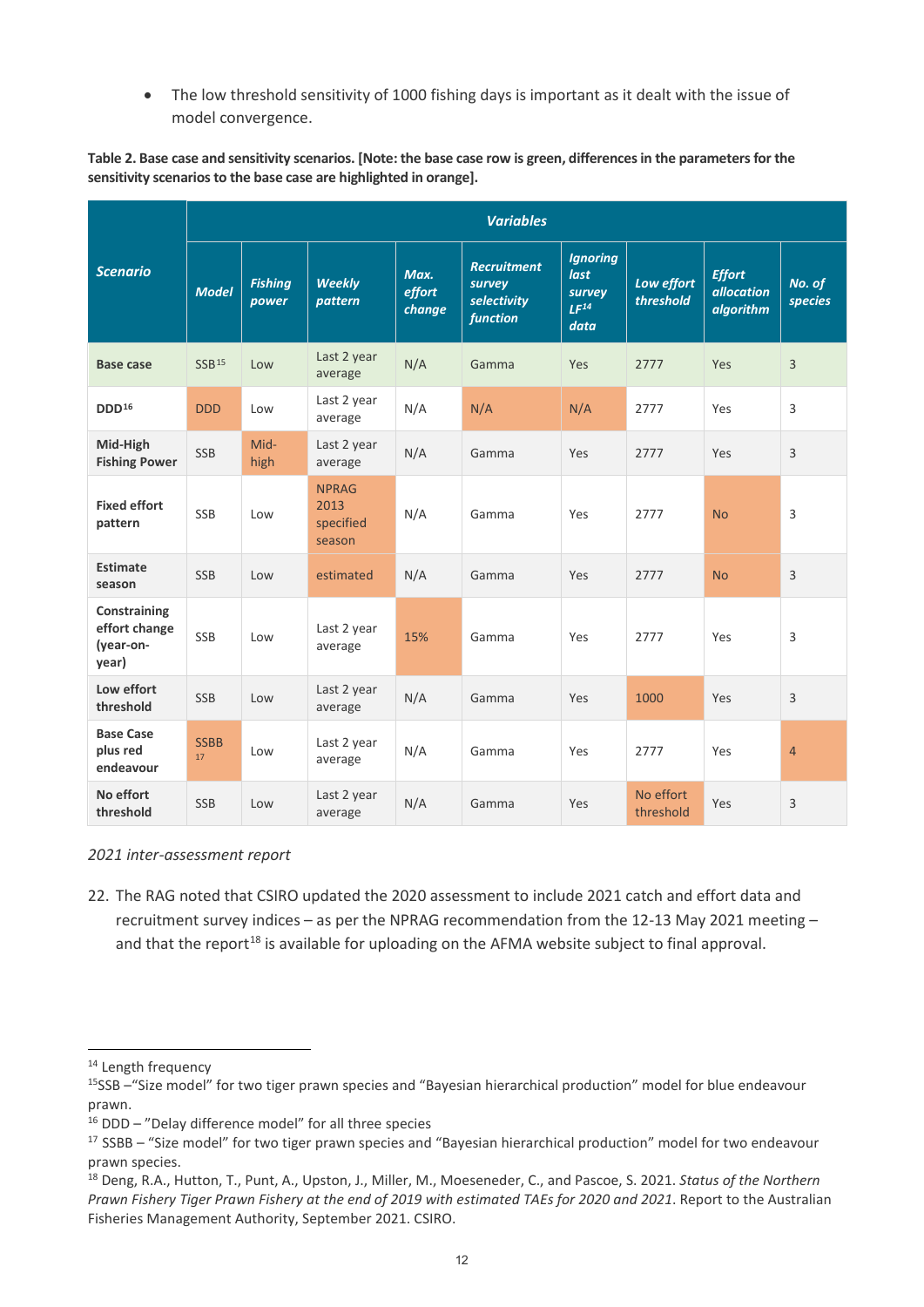### *Catch variability*

-

- 23. The RAG noted and discussed the update provided by Roy Deng about the variability of tiger prawn catches. Tiger prawn catches have varied between 800 and 2500 tonnes since 2003, the catch in 2021 was at the lower end at about 900 tonnes. Catch variability has been attributed to a range of factors, including water temperature, winds, rainfall etcetera as well as the fleet reduction in 2006/07.
	- Prawns are a short-lived species and there is need to consider broad scale and regional or localised effects.
	- Climatic short-term variability, decadal variability and underlying climate trends
	- The current model doesn't enable regional consideration and would need spatial disaggregation.
	- Environmental drivers are likely to be impacting recruitment, growth, mortality and the sex ratio. In the current model growth and mortality parameters are time invariant.

### *Model development to include banana prawns*

- 24. The RAG noted the update provided by Sean Pascoe on an internal CSIRO-funded experimental process to include banana prawns in the NPF bio-economic model; a paper has been published in *Fisheries Research*[19:](#page-12-0)
	- The current model has not been updated for over a decade and there are several issues that need redress:
		- o effort is consistently overestimated on brown tiger prawns;
		- o there is now an overlap with the tiger and banana prawn seasons given the stock recovery, which may affect the level of effort on tigers – particularly brown tiger prawns;
		- $\circ$  there is an ongoing assumption about allocating fixed costs that is largely ad hoc and could affect the results; and
		- o a whole-of-fishery model is needed to assess environmental impacts, for example the potential impact of reduced river flow rates on the fishery.
	- The main changes superimposed on the model were:
		- $\circ$  banana prawn effort was included from the first day of the seasons, with a period where both tiger and banana prawns can be caught;
		- o a banana prawn effort model was developed, which was a good fit to the data; and
		- $\circ$  some price flexibility work was undertaken to analyse the impact of changes in landings of banana prawns on the price received and included in the model.
	- Key outputs from the updated model (**Figure 1**) include:
		- $\circ$  the effort on brown tiger prawns was lower than the effort estimated in the current models, unless the banana prawn biomass was very low;
		- $\circ$  effort on grooved tiger prawns in the updated model was generally higher than currently estimated; and
		- o banana prawns were found to be the key driver of profit in the fishery.
	- The updated model is still experimental and in the developmental phase. It is not currently a sensitivity at this stage.

<span id="page-12-0"></span><sup>&</sup>lt;sup>19</sup> Hutton, T., S. Pascoe, R. A. Deng, A. E. Punt, and S. Zhou. 2022. Effects of re-specifying the Northern Prawn Fishery bio-economic model to include banana prawns. *Fisheries Research* 247:106190 Brisbane. 102 p. Available at: www.sciencedirect.com/science/article/abs/pii/S0165783621003180?dgcid=rss\_sd\_all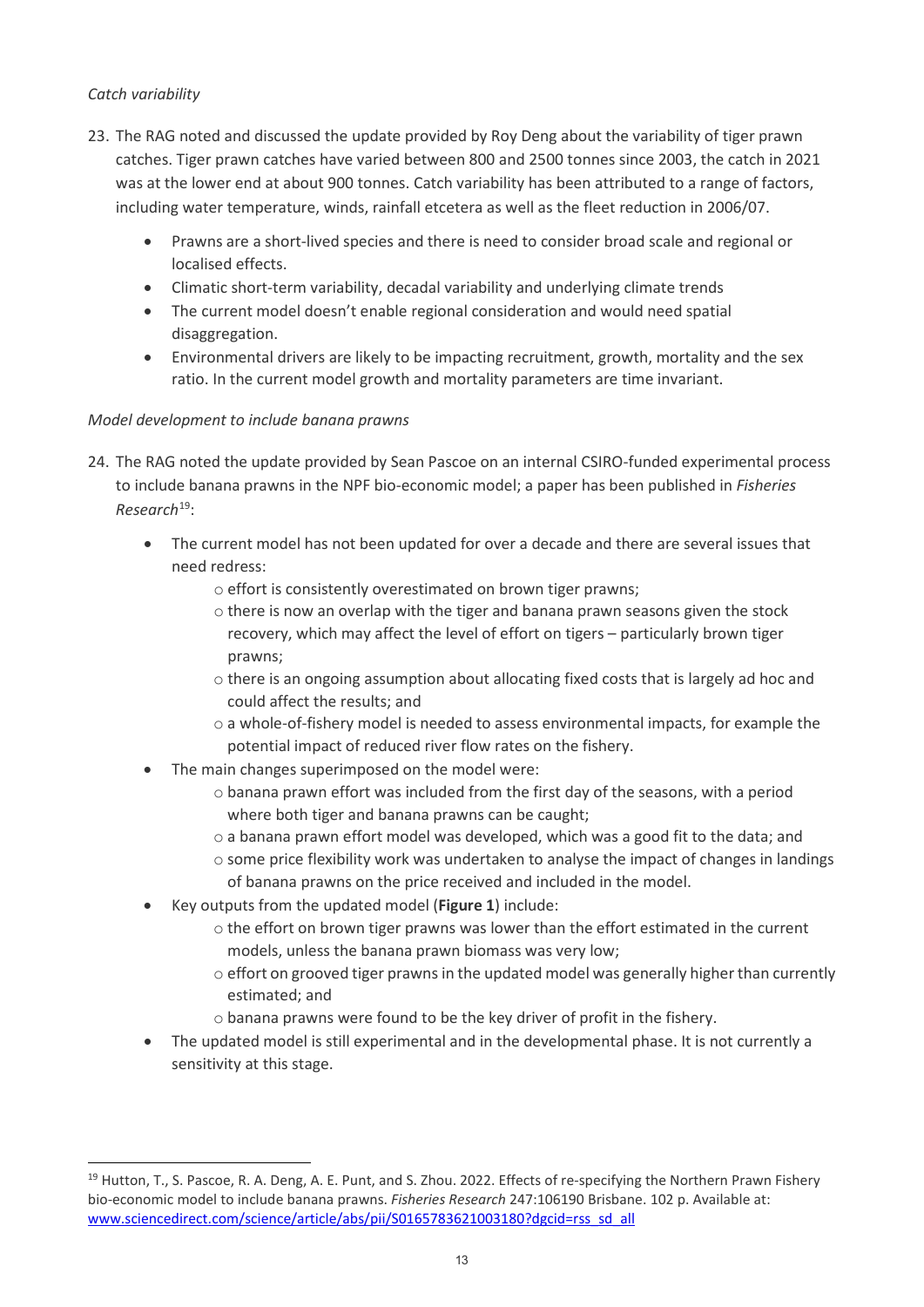

**Figure 1: Comparison of effort model output between the current and the experimental models**

25. The RAG noted that the results of the study align with fishery industry experience, that fishing effort is lower for tiger prawns when there is a good banana prawn season.

*Strategic planning to investigate environmental and climate influences on tiger prawns*

- 26. In considering the overarching issue of climate change, the RAG noted the initiatives being undertaken, or considered by CSIRO that could improve the tiger prawn stock assessment model in the NPF:
	- all available environmental and physical data for the Gulf of Carpentaria has been collated, including historical cyclone index (appropriate for input to models);
	- downscaled regional climate projections for the region and southern oscillation index (SOI) projections have been sourced (and may be useful for common and redleg banana prawn projections);
	- preliminary investigations on the influence of environmental variables on tiger prawns has been done (further in-depth analyses and modelling are needed);
	- the types and timing of data available, and how these could help with hypothesis testing is being scoped;
	- the MICE model is well-suited as a tool for modelling and projecting climate change impacts;
	- demand modelling for common banana prawns has progressed that may provide useful insight for the NPF;
	- a new strategic project focussed on the resilience of supply chains has commenced and may provide useful insights for the NPF; and
	- there is a dearth of data on the inshore juvenile tiger prawn population inhabiting littoral seagrass communities. This needs investigating to understand possible impacts on the juvenile phase.
- 27. The RAG discussed the potential improvement to, and possibly the fundamental change of, the NPF stock assessment model:
	- While the current model was well ahead of its time when it was developed in 2007 (and implemented in 2010), computational ability has moved on.
	- The current model should be used for the tiger prawn assessment this year to provide TAEs for the upcoming years; it will not be possible to fundamentally change the assessment this year.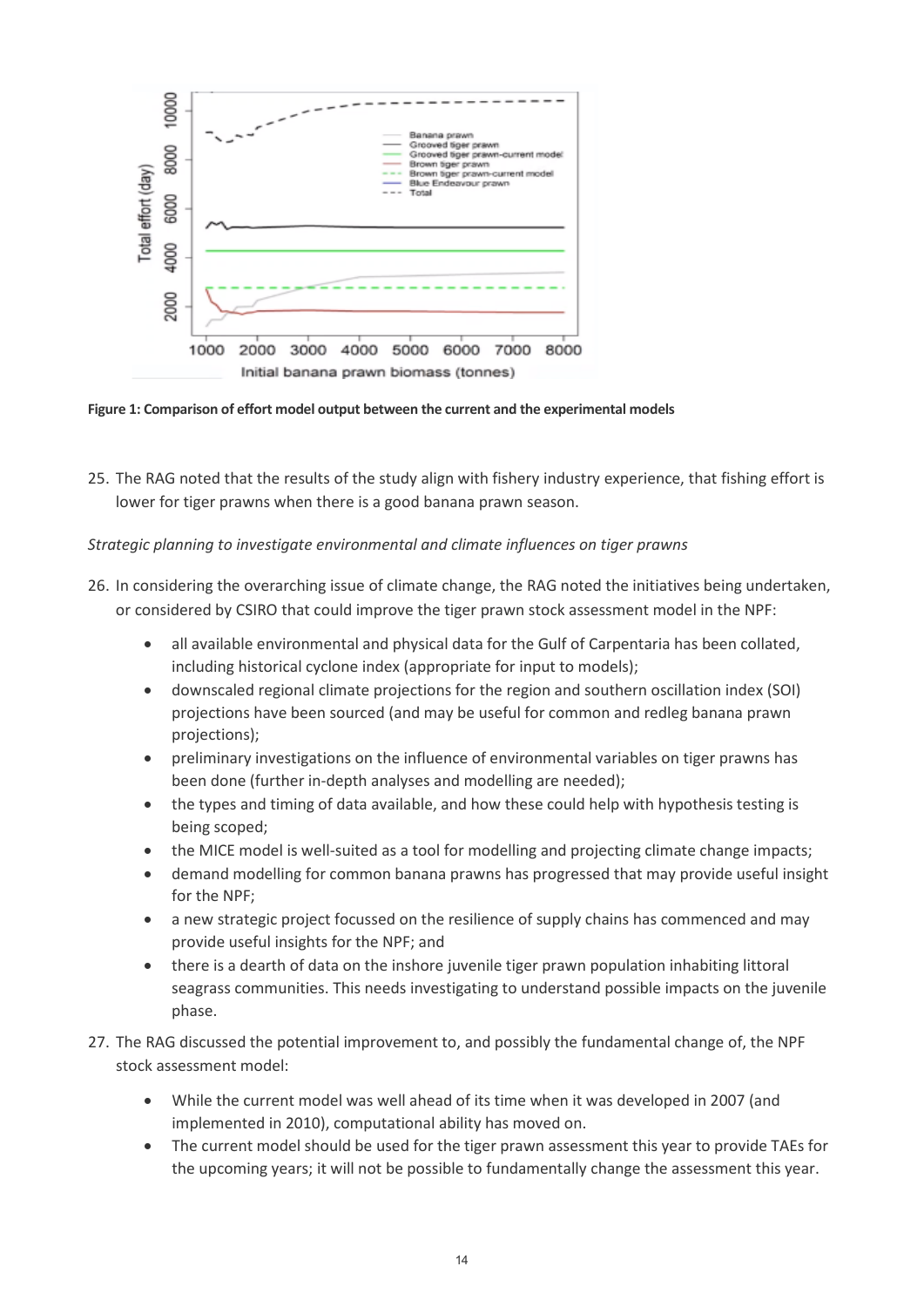- To ensure that there will be a strategic approach developed for the next decade, it will be important to consider the approach undertaken to undertake NPF stock assessments overall and not just the model.
- Developing a strategic approach will need to be undertaken in parallel with the current stock assessment process with the starting point to make the most of the data that exists.
	- $\circ$  Strategic planning will be important to enable future improvements for fundamental change. It may be possible to garner further ideas from a broader array of specialists from outside the fishery.
	- o Appropriate funding will be important.
	- o The five-year strategic research plan is due for renewal in 2023.
- Regional recruitment indices are displaying real signals that suggest there are regional impacts with much spatial variation that is significant for regions. However, it is unclear exactly what the impacts are, particularly for inshore regions (tiger prawn nurseries).
- Three additional items of work were raised that could contribute to the process:
	- $\circ$  A well-developed climate change model for 140 countries<sup>20</sup>, which tracks changes in income and might be relevant to the demand cycle for tiger prawns (Tom Kompas).
	- o Austral Fisheries have been undertaking an analysis of their database (last 20 years) to investigate whether any patterns emerge for small regions (paddocks). Consideration has been given to different sizes and grades of catch, while they have not undertaken a species split, the assumption has been made that grooved tiger prawns are in deep water and brown tiger prawns are in shallow water (Bryan van Wyk).
	- $\circ$  CSIRO have progressed demand modelling for common banana prawn, which may provide a helpful input into socio-economic climate modelling for the NPF (Sean Pascoe).

#### **Recommendation**

-

28. NPRAG to consider the tiger prawn assessment and decide whether a change in base case parameters (specifically relating to minimum effort) is required in future assessments and which sensitivities are needed; this will be done in an agenda item prior to considering the results of the assessment. In the meantime, CSIRO to run all the sensitivity models.

#### **Action Item 6:** CSIRO and AFMA

CSIRO and AFMA to summarise the sensitivity tests used for the tiger prawn assessment, including the basis for their use, and their purpose to ground-truth the tests. This will enable informed decisions to be made about the tests that are reasonable to use. A paper to be presented at the May meeting.

**Action Item 7:** AFMA, CSIRO, NPFI and Ian Knuckey

As a 2023/24 research priority for the fishery, workshops will be held to ensure that the approach to the tiger prawn assessment remains appropriate and is future-proofed by considering the latest information and initiatives. These workshops will inform the new 5-year strategic research plan. Participants to include: AFMA, CSIRO, NPFI and Ian Knuckey.

<span id="page-14-0"></span> $^{20}$  Kompas, T., Pham, V. H., & Che, T. N. (2018). The effects of climate change on GDP by country and the global economic gains from complying with the Paris Climate Accord. Earth's Future, 6, 1153–1173. <https://doi.org/10.1029/2018EF000922>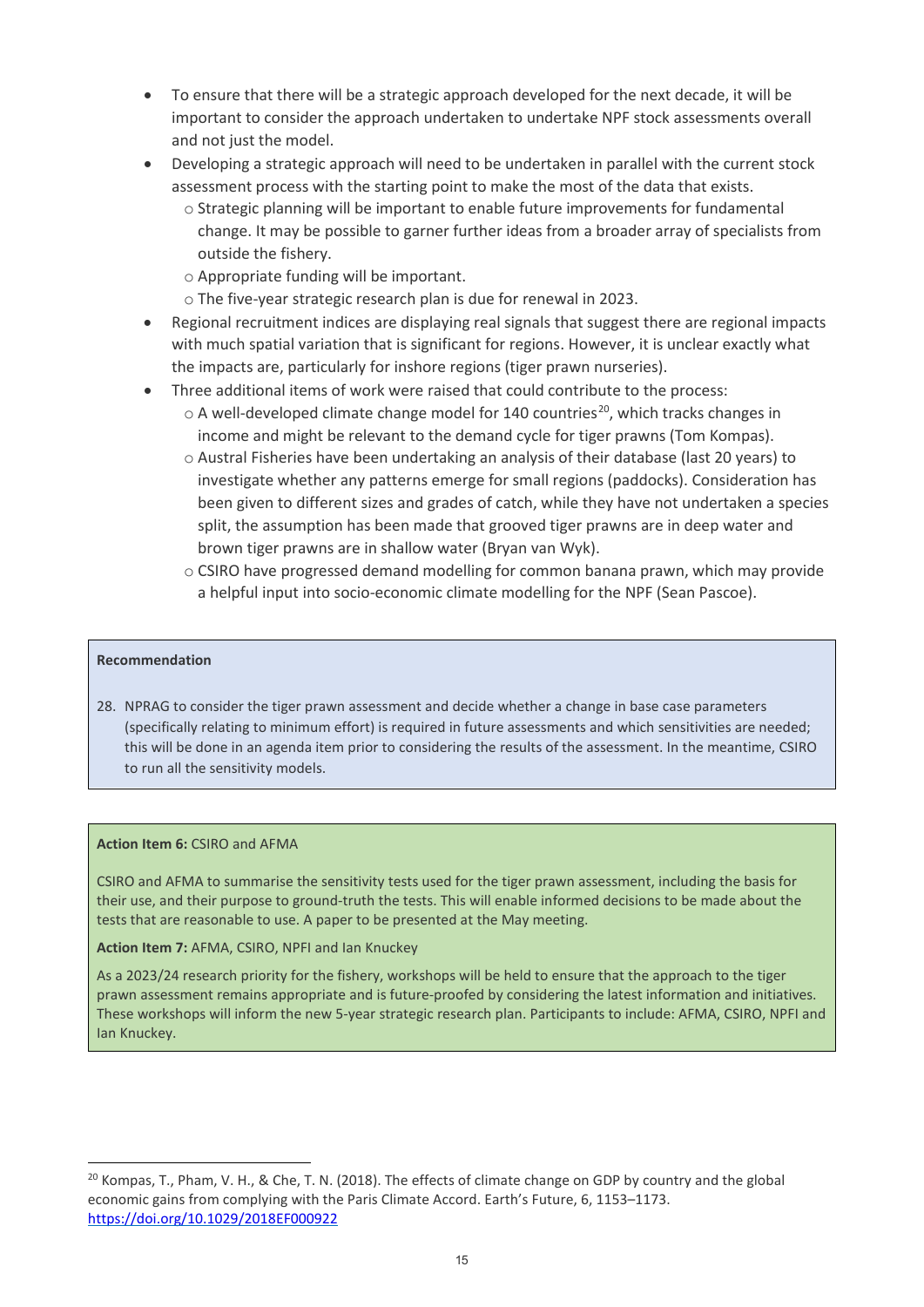### <span id="page-15-0"></span>**Agenda item 8. ERA finalisation**

- 29. The RAG noted the information presented by Darci Wallis on the final draft ERA reports for the white banana prawn and tiger prawn sub-fisheries, in particular:
	- The draft reports have been considered a number of times by NPRAG since the initial draft provided in 2019 (the process commenced in 2017).
	- Expert advice was sought in 2021 on squid, cuttlefish, crustaceans and sea snake species, their reports indicated that, under current NPF management arrangements and trawl effort in the fishery there is unlikely to be a high-risk to these species. This advice was accepted by NPRAG.
	- CSIRO have incorporated all relevant comments into the updated reports.
	- Four sawfish species were identified as potentially high-risk.
	- The reports will be provided to NORMAC for finalisation.
- 30. The RAG expressed their appreciation for the work undertaken by CSIRO (Miriana Sporcic) and discussed the final draft ERA reports:
	- AFMA is looking to automate the ERA process,
	- The ERA for the redleg banana prawn sub-fishery is scheduled to be undertaken in 2022 as a trial.
	- While species that are classified as at medium-risk are not considered a priority for management, a fishery can consider specific management for those species if required.
	- It would be worth considering the priorities for the CMO Program and scientific observer work based on updated ERA results to ensure that needs are targeted.
	- The RAG will be considering an ERA trigger process at the next meeting in May 2022, which will inform when an ERA needs to be updated.

#### **Recommendation**

31. NPRAG endorsed the final draft Ecological Risk Assessment (ERA) reports for the white banana prawn and the tiger prawn sub-fisheries and thanked Miriana Sporcic for the work undertaken on the reports.

### **Action Item 8:** NPFI and CSIRO

NPFI (Josh Cahill) and CSIRO (Gary Fry) to consider readjusting priorities for the CMO program to ensure that the program it is targeting fishery needs, particularly given the recent ERA results.

## <span id="page-15-1"></span>**Agenda item 9. MICE project update**

- 32. The RAG noted the information presented by Éva Plagányi on a summary of the findings / final results of the project *[ecological modelling of the impacts of water development in the Gulf of Carpentaria](https://www.frdc.com.au/project/2018-079) (GoC) [with particular reference to impacts on the Northern Prawn Fishery](https://www.frdc.com.au/project/2018-079)* (FRDC 2018-079):
	- A full set of water resource development (WRD) scenarios has been run. A key finding factsheet will be publically available towards the end of February 2022, with the final report due for submission to FRDC on 15 March 2022.
	- A MICE model was developed to undertake quantitative estimates of the impact of alternative flow regimes on the relative abundance of key fishery and other marine species in the Gulf of Carpentaria, as well as impacts on total fishery catches and value. The model has been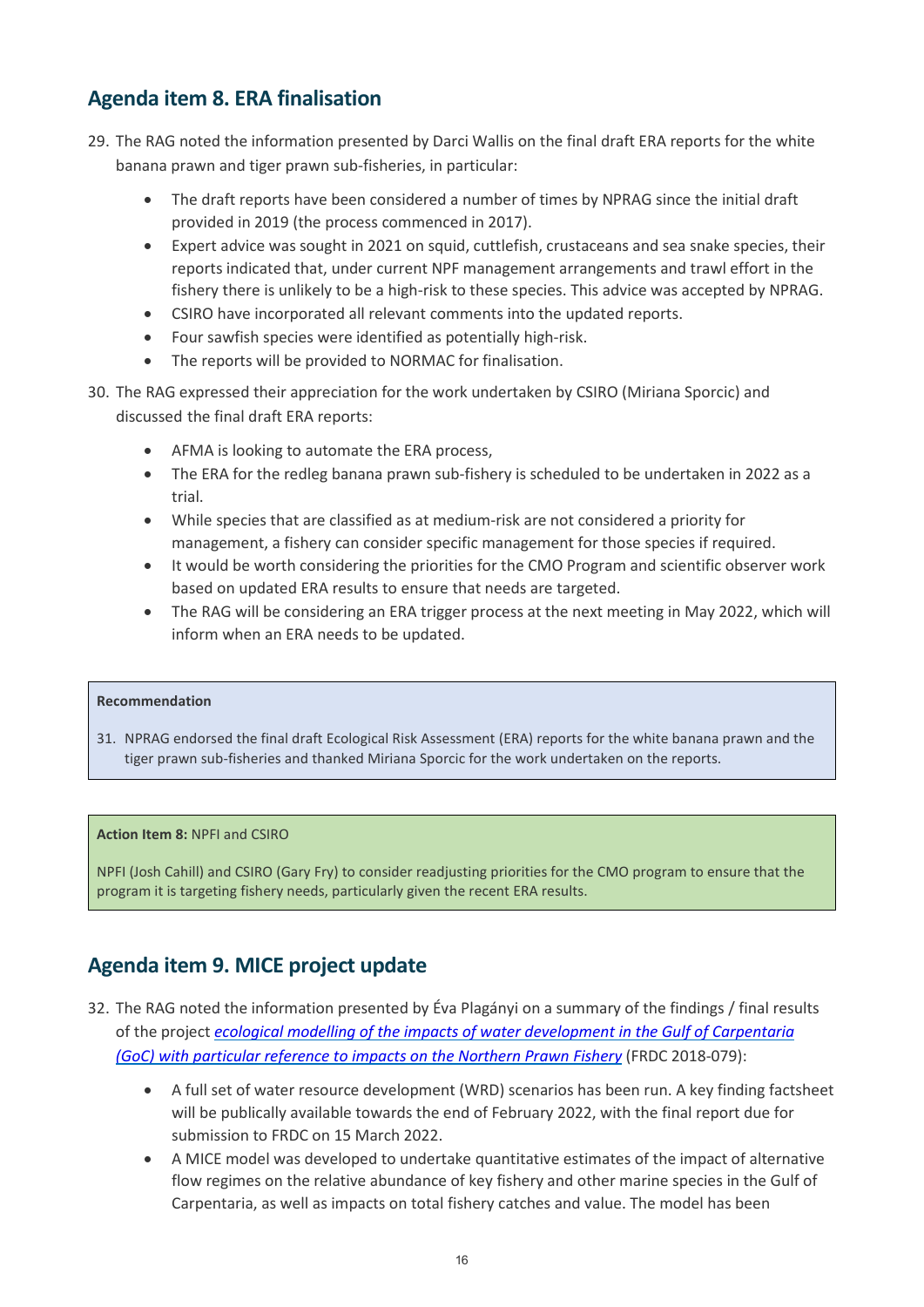rigorously tested and reviewed by a large team, comprising of internal CSIRO reviewers and external partners.

- The model tested the impacts of various river flows under 19 different WRD scenarios on fishery species (including banana prawns), threatened species (*Pristis pristis*) and key habitat forming species (including seagrass and mangroves). The key scenarios are considered plausible.
- There is a spatial component to the model with eight regions. Currently the project is focussed on regions that incorporate the Mitchell, Flinders and Gilbert rivers (Regions 2 to 6). It is intended that the model will be applied to updated flow development scenarios for the Roper River (Region 7) as a next step.
- The model, which incorporated a significant timeframe of historical data (for example there was 50 years of data available for prawn species), provided a rigorous basis for predicting impacts.
- The model predicted that different WRD scenarios impact river flows to differing levels, e.g. changing flows in a wet year to resemble those in an intermediate year or from an intermediate to a dry year. The greater the reduction of flow correspondingly leads to a greater impact on catch.
- System connectivity is important. There is a river portfolio effect, different rivers can exacerbate or can mitigate changes to regional biomass and catch..
- There were also economic impact assessments undertaken of the main WRD scenarios, with declining profit and NPV found with declining river flow. Impacts on small regions were found to still have significant impacts on profits. An economic risk assessment is still being developed.
- Under an ecological risk assessment, reduced flows were found to have a mild to severe risk for banana prawns depending on the WRD scenario. However, largetooth sawfish were predicted to show the greatest sensitivity to WRDs with risks ranked as intolerable across the WRDs.
- MICE predicted major to severe risks to mangrove habitats under some scenarios.
- For common banana prawns, the Flinders River catchment emerged as the most sensitive to WRDs.

### **Action Item 9:** CSIRO

CSIRO (Éva Plagányi) to provide an extract from the *economic risk assessment applied to common banana prawn model report* to NPRAG for comment.

### <span id="page-16-0"></span>**Agenda item 10. Integrated monitoring program – pre-season survey update**

33. The RAG noted that preparations for the Integrated Monitoring Program pre-season survey, which starts on 18 February 2022 is on track. The scientific permit, to be granted under the *Fisheries Management Act 1991*, is expected to be granted by 16 February 2022.

### <span id="page-16-1"></span>**Agenda item 11. Species split project update**

- 34. Judy Upston expressed appreciation for people, particularly industry, who collected samples and data for the species split project– *updated NPF species distribution data, models and sampling schemes – towards regular ongoing monitoring* (AFMA project 2019/0805), and updated the RAG on the status of the project:
	- Coverage of samples for the tiger prawn fishing seasons in both 2019 and 2020 were excellent with sampling proportional to commercial catch distribution. However, sampling in the 2020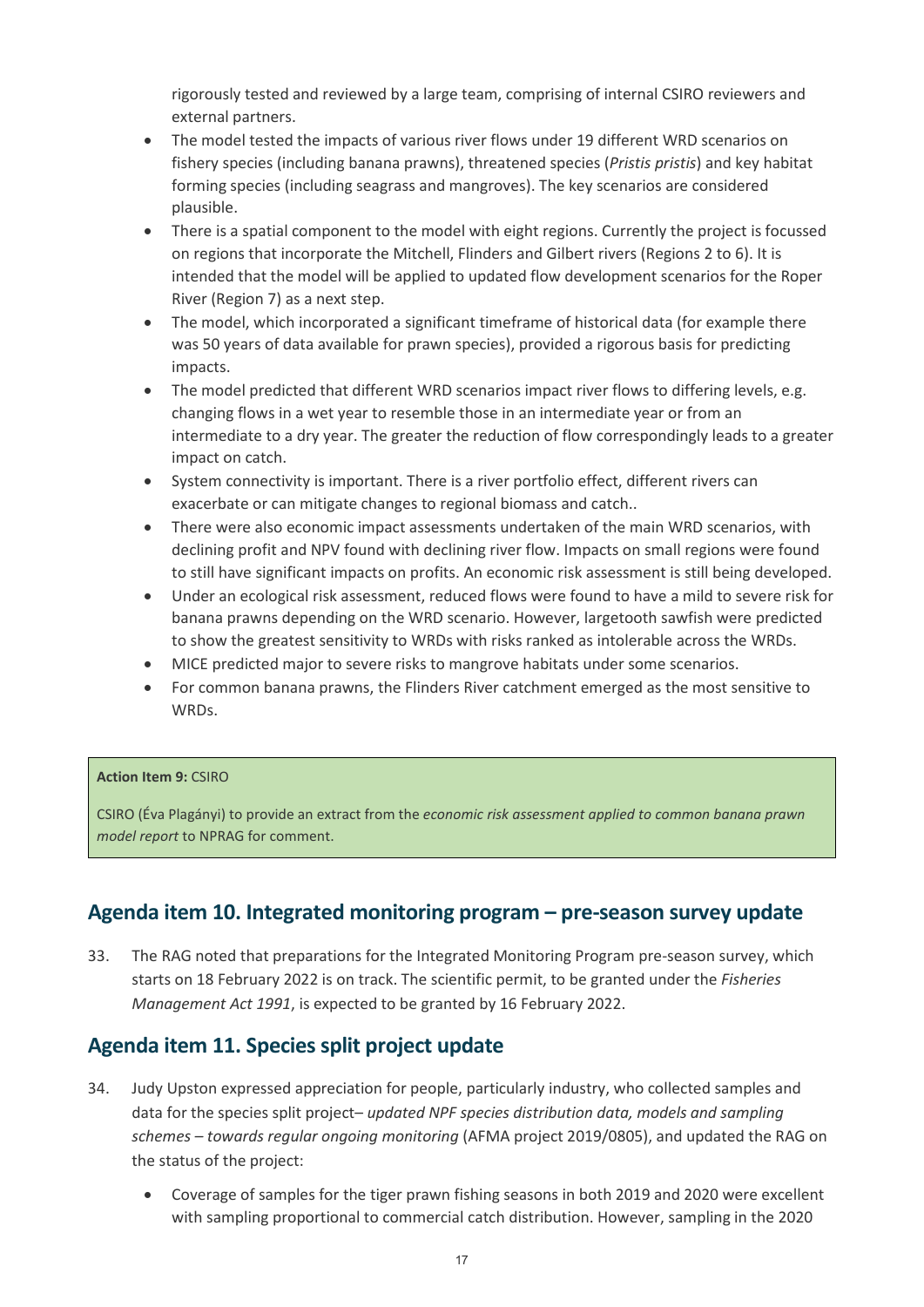banana prawn season did not achieve the needed outcomes due to COVID constraints. As such an additional sampling was is needed to be undertaken in the 2022 banana prawn season.

- Processing of samples for all species is proceeding well. Ensuring that a representative sample is being collected across the species with the catches separated between grooved and brown tiger prawns separated and into red and blue endeavour prawns is critical.
- 35. The RAG discussed:
	- The importance of providing feedback on the project to those in industry who have collected samples and data to retain project engagement and broader industry support in general. The RAG noted that the focus for the project between February and April is to ensure collection of the number of samples that are needed.

**Action Item 10:** NPFI / CSIRO / AFMA

NPFI (Annie Jarrett) / AFMA (Darci Wallis) / CSIRO (Judy Upston) to consider information about the project that can be provided to industry. NPFI to provide the information to industry.

### <span id="page-17-0"></span>**Agenda item 12. Next meeting**

36. The RAG noted the next meeting is scheduled in May 2022, in Brisbane – travel restrictions dependent.

### <span id="page-17-1"></span>**Agenda item 13. Other Business**

<span id="page-17-2"></span>37. No other business was raised.

**Close of meeting: 1250 AEDT**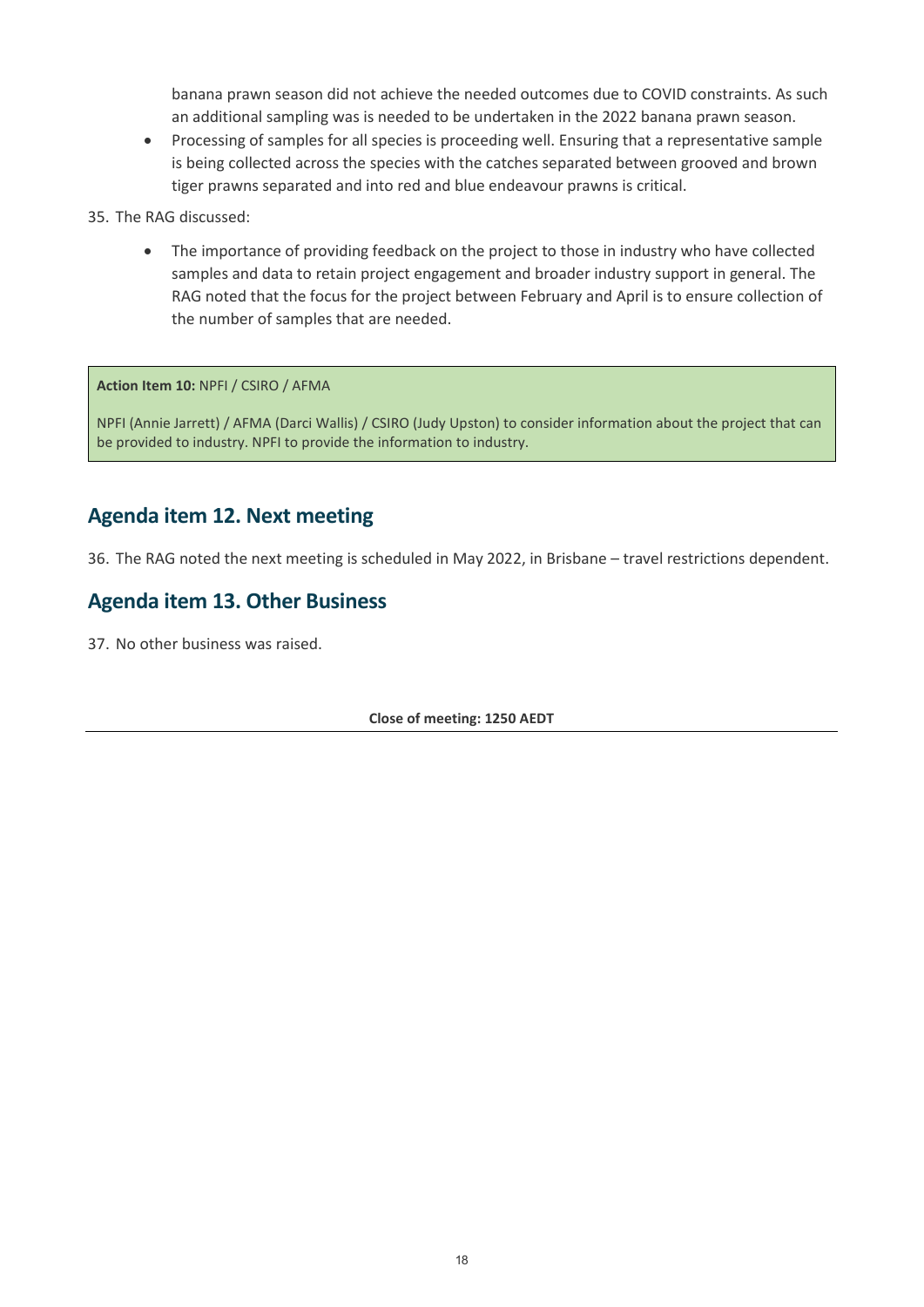## <span id="page-18-0"></span>**Attachment A – Register of interest**

| <b>Name</b>          | <b>Declared interests</b>                                                                                                                                                                                                                                                                                                                                                                                                                                                                                                                                                                                                                                                                                                                                                                                                   |  |  |  |  |  |
|----------------------|-----------------------------------------------------------------------------------------------------------------------------------------------------------------------------------------------------------------------------------------------------------------------------------------------------------------------------------------------------------------------------------------------------------------------------------------------------------------------------------------------------------------------------------------------------------------------------------------------------------------------------------------------------------------------------------------------------------------------------------------------------------------------------------------------------------------------------|--|--|--|--|--|
|                      | <b>Chair</b>                                                                                                                                                                                                                                                                                                                                                                                                                                                                                                                                                                                                                                                                                                                                                                                                                |  |  |  |  |  |
| lan Knuckey          | Director - Fishwell Consulting Pty Ltd<br>Director - Olrac Australia - a company associated with electronic logbooks.<br>Scientific member - NORMAC<br>Member - North Marine Parks Advisory Committee<br>Chair - Tropical Rock Lobster RAG<br>Chair - Victorian Rock Lobster RAG<br>Scientific member - SESSF shark RAG<br>Scientific member - GABRAG<br>Works with Indigenous communities in capacity building activities<br>Chair - South Australia's Gulf of St Vincent prawn fishery's research committee<br>Scientific member - South Australia's Gulf of St Vincent prawn fishery's management advisory<br>committee<br>Current consultancy with NT Fisheries designing a snapper species survey<br>Various research interests in other Commonwealth and State fisheries.<br>No direct pecuniary interests in the NPF |  |  |  |  |  |
|                      | <b>Members</b>                                                                                                                                                                                                                                                                                                                                                                                                                                                                                                                                                                                                                                                                                                                                                                                                              |  |  |  |  |  |
| David Brewer         | Scientific member - NPRAG<br>Director - Upwelling P/L (David Brewer Consulting)<br>Scientific member - Torres Strait Fin Fish Working Group<br>Chair - Torres Strait Fin Fish RAG<br>Current consultancy work with the Quandamooka Yoolooburrabee Aboriginal Corporation/FRDC<br>(Moreton Bay), Newcrest mining (Lihir I gold mine PNG) and MRAG (MSC certification assessment).<br>Research provider. Has in the past and may in future seek and receive funding for research in the<br>fishery.                                                                                                                                                                                                                                                                                                                           |  |  |  |  |  |
| lan Boot             | Industry member - NPRAG<br>Managing Director of Austfish, a company that operates NPF vessels. Has a commercial interest in<br>the fishery. NPF broodstock permit holder. Participates in scampi fishing.                                                                                                                                                                                                                                                                                                                                                                                                                                                                                                                                                                                                                   |  |  |  |  |  |
| <b>Rik Buckworth</b> | Scientific member - NPRAG<br>Scientific Member - Torres Strait Finfish RAG<br>Director - Aquatic Remote Biopsy Pty Ltd<br>Director - Sea Sense Australia Pty Ltd<br>Adjunct Professor - Charles Darwin University<br>Appointed as a CSIRO Fellow in 2020<br>Current consultancy contract with NPFI to review Red Endeavour Prawns<br>Chair of the NT Aquarium Fishery Management Advisory Committee<br>Various consultancy work with NT Fisheries<br>Current consultancy contract with AFMA and QDAF for a project in the Torres Strait<br>Researcher involved particularly in stock assessment research in NPF. Has in the past and may in<br>future seek and receive funding for research in the fishery.                                                                                                                 |  |  |  |  |  |
| Tom Kompas           | Economic member - NPRAG<br>Employed by University of Melbourne. Research provider. Has in the past and may in future seek<br>and receive funding for research in the fishery.                                                                                                                                                                                                                                                                                                                                                                                                                                                                                                                                                                                                                                               |  |  |  |  |  |
| Éva Plagányi         | Scientific member - NPRAG<br>Employee of CSIRO. Research provider involved particularly in stock assessment research in NPF.<br>Also currently receiving FRDC funding related to development of a GoC ecosystem model. Has in<br>the past and may in future seek and receive funding for research in the fishery. Scientific member<br>of TRLRAG and TS HCRAG.                                                                                                                                                                                                                                                                                                                                                                                                                                                              |  |  |  |  |  |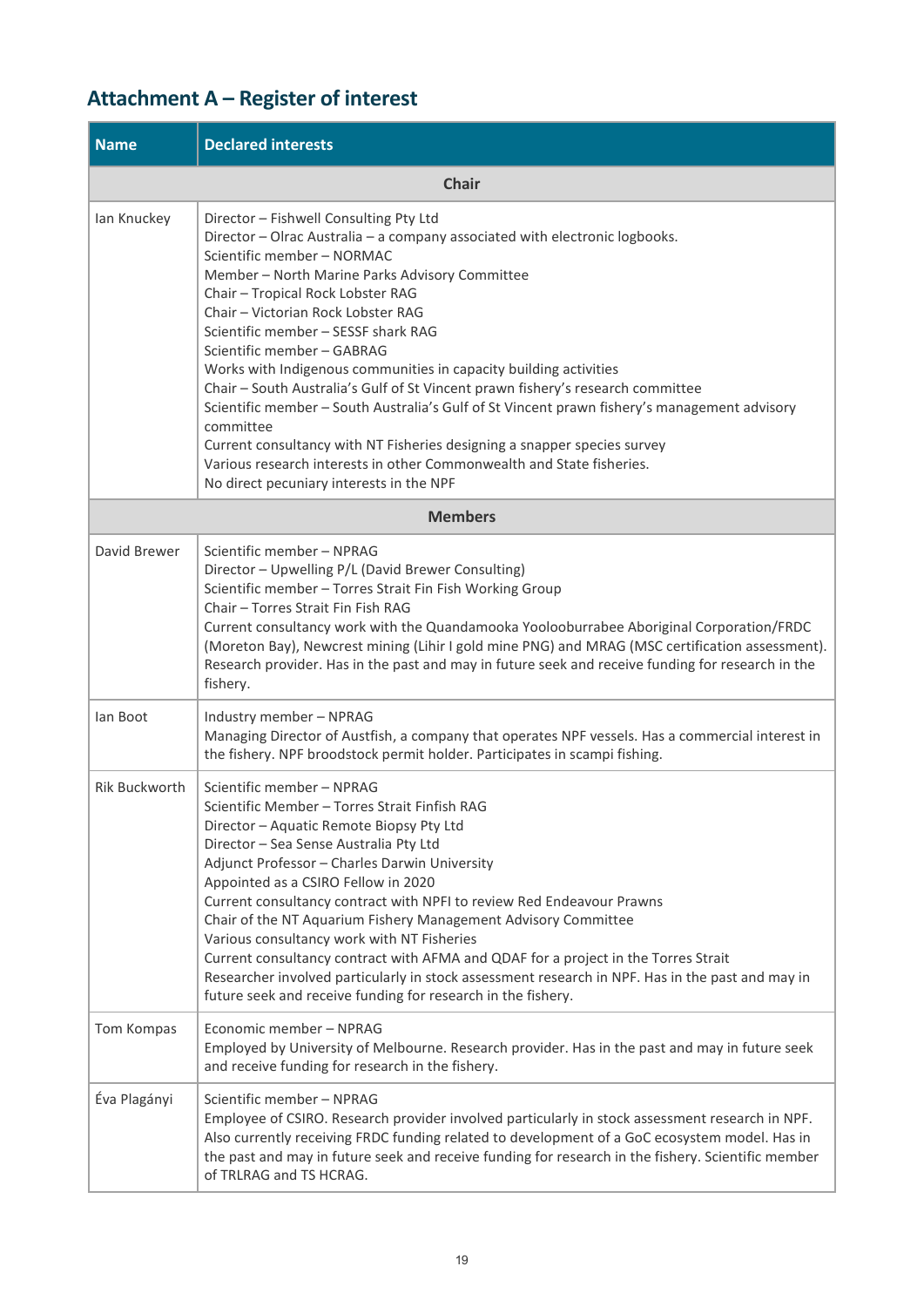| <b>Name</b>                | <b>Declared interests</b>                                                                                                                                                                                                                                                                                         |
|----------------------------|-------------------------------------------------------------------------------------------------------------------------------------------------------------------------------------------------------------------------------------------------------------------------------------------------------------------|
| Phil Robson                | Industry member - NPRAG<br>Employee of A Raptis and Sons, responsible for managing NPF vessels & an NT demersal fish<br>trawler. Has provided charter for scientific surveys in NPF in the past and may in future.                                                                                                |
| Darci Wallis               | AFMA member - NPRAG<br>Employed by AFMA, Manager of Northern Prawn Fisheries.<br>No interest, pecuniary or otherwise.                                                                                                                                                                                             |
| Bryan van Wyk              | Industry member - NPRAG<br>Employed by Austral Fisheries, a company with SFR holdings in the fishery.                                                                                                                                                                                                             |
|                            | <b>Executive Officer</b>                                                                                                                                                                                                                                                                                          |
| Cate<br>Coddington         | AFMA employee<br>No interest, pecuniary or otherwise.                                                                                                                                                                                                                                                             |
|                            | <b>Invited participant</b>                                                                                                                                                                                                                                                                                        |
| Annie Jarrett              | CEO - NPFI<br>MSC - Asia Pacific director<br><b>Commonwealth Fisheries Association Director</b><br>Chair - Australian Council of Prawn Fisheries (ACPF)<br>Member of the FRDC selection panel.<br>No pecuniary interests<br>Represents the interests of industry.                                                 |
|                            | <b>AFMA employees</b>                                                                                                                                                                                                                                                                                             |
| <b>Brodie</b><br>Macdonald | Employed by AFMA, A/g Senior Manager - Northern Fisheries.<br>No interest, pecuniary or otherwise                                                                                                                                                                                                                 |
| Elissa<br>Mastroianni      | Employed by AFMA<br>No interest, pecuniary or otherwise.                                                                                                                                                                                                                                                          |
|                            | <b>Observers</b>                                                                                                                                                                                                                                                                                                  |
| Laura Blamey               | Employed by CSIRO. Research provider. Has in the past and may in future seek and receive funding<br>for research in the fishery.                                                                                                                                                                                  |
| lan Butler                 | Employed by ABARES. Economics research provider. No current pecuniary interest in fishery.<br>Potential to seek and receive funding for research in the fishery in future.                                                                                                                                        |
| Josh Cahill                | Employed by NPFI.<br>Executive Officer - Abalone Victoria Central Zone<br>Executive Officer - Abalone Council Victoria<br>Commercial sea urchin diver in the Victoria Central Zone Fishery<br>Projects Manager - NPFI<br>Undertakes contracting work with other fisheries - Commonwealth and state jurisdictions. |
| Robert Curtotti            | Employed by ABARES. Economics research provider. No current pecuniary interest in fishery.<br>Potential to seek and receive funding for research in the fishery in future.                                                                                                                                        |
| Roy Deng                   | Employed by CSIRO. Research provider. Member of a research body providing scientific advisory<br>services to the fishery management. May in future seek and receive funding for research in the<br>fishery.                                                                                                       |
| Michael<br>Dylewski        | Employed by ABARES. Economics research provider. No current pecuniary interest in fishery.                                                                                                                                                                                                                        |
| Gary Fry                   | Employed by CSIRO. Research provider. Has in the past and may in future seek and receive funding<br>for research in the fishery.                                                                                                                                                                                  |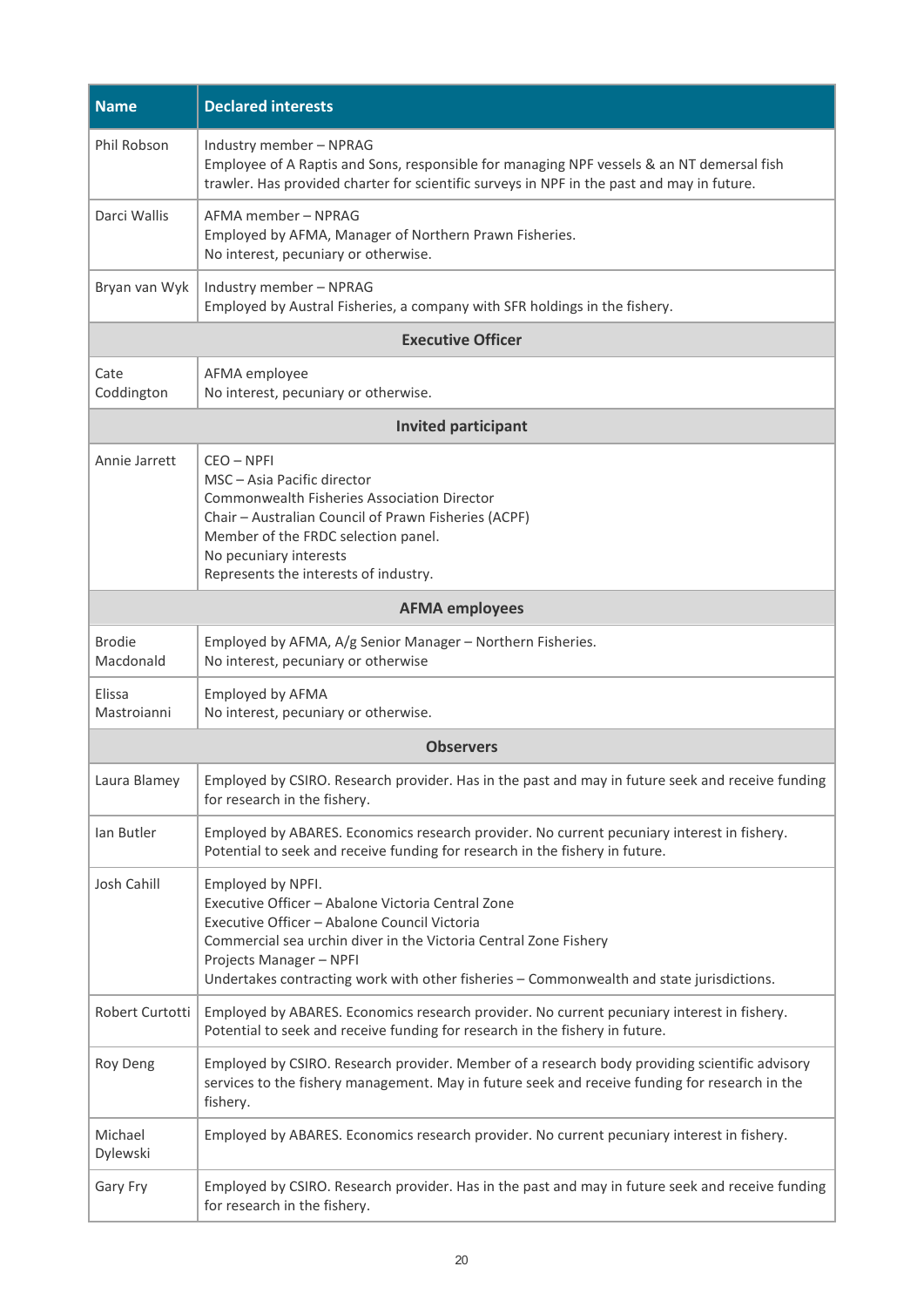| Name                   | <b>Declared interests</b>                                                                                                                                                                  |
|------------------------|--------------------------------------------------------------------------------------------------------------------------------------------------------------------------------------------|
| <b>Trevor Hutton</b>   | Employed by CSIRO. Research provider involved particularly in stock assessment research in NPF.<br>Has in the past and may in future seek and receive funding for research in the fishery. |
| Rob Kenyon             | Employed by CSIRO. Research provider. Has in the past and may in future seek and receive funding<br>for research in the fishery.                                                           |
| Margaret<br>Miller     | Employed by CSIRO. Research provider. Has in the past and may in future seek and receive funding<br>for research in the fishery.                                                           |
| Mark Nelson            | <b>Employed by Austral Fisheries - Operations</b>                                                                                                                                          |
| Sean Pascoe            | Employed by CSIRO. Research provider. Has in the past and may in future seek and receive funding<br>for research in the fishery.                                                           |
| <b>Judy Upston</b>     | Employed by CSIRO. Research provider. Has in the past and may in future seek and receive funding<br>for research in the fishery.                                                           |
| Tonya Van Der<br>Velde | Employed by CSIRO. Research provider. Has in the past and may in future seek and receive funding<br>for research in the fishery.                                                           |